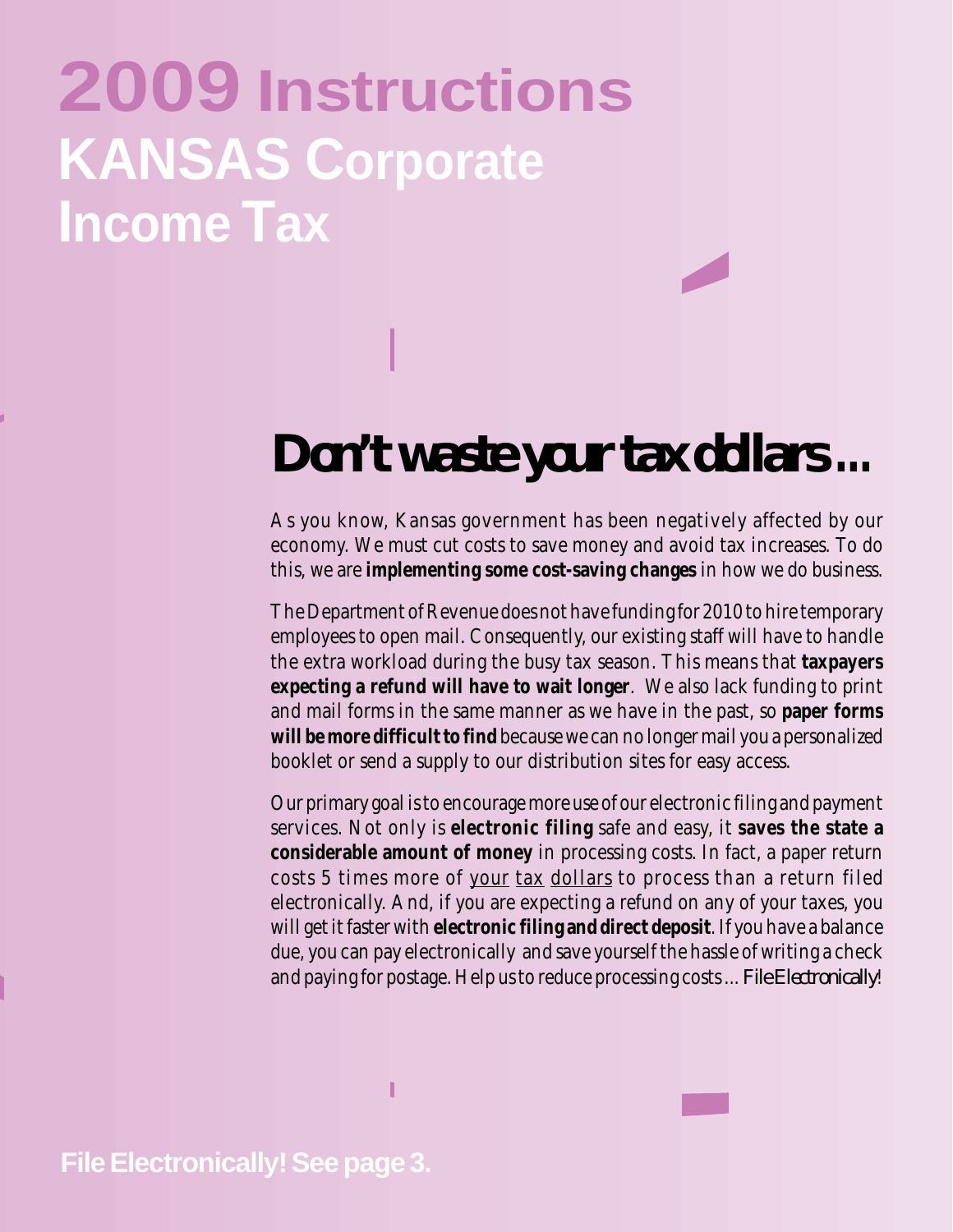## **What's New...**

The following changes are effective for this tax year:

#### **CORPORATE SURTAX RATE DECREASED.**

For tax year 2009, the surtax rate is 3.05% (decreased from 3.1%) on income in excess of \$50,000. The rate decreases to 3% in all tax years after 2010.

**STATUTE OF LIMITATIONS.** Effective May 28, 2009, a return may be filed to claim a refund or amend a return to claim a refund three (3) years from the date the original return was due, including extensions allowed. The Statute of Limitations is tolled if a taxpayer fails to file an amended return within 180 days of issuance of IRS adjustment.

**TAX CREDITS REDUCED.** New legislation reduces most tax credits claimed in 2009 and 2010 to the lesser of 90% of the credit or 90% of the Kansas tax liability. The carry forward for most credits is also reduced by 10%. (Earned Income Credit, Child and Dependent Care Credit, credit for taxes paid to other states, and Historic Preservation Credit are not included in this reduction.) See specific credit schedules for detailed instructions.

**HISTORICAL PRESERVATION CREDIT.** For tax years 2009 and 2010, the total amount of credits allowed is \$3,750,000.

**FILM PRODUCTION CREDIT.** The Kansas Film Production tax credit is not available for tax years 2009 and 2010.

**INTEREST RATE CHANGE.** For calendar year 2009, interest will be assessed at 5% per annum (.417% per month or fraction thereof). Penalty for late payment of income tax remains at 1% per month or fraction thereof, capped at 24%.

## **WHAT'S IN THIS TAX BOOKLET?**

| <b>What's New</b>                   | 2          |
|-------------------------------------|------------|
| Tips to Improve Processing          | 2          |
| Electronic Filing & Payment Options | 3          |
| <b>General Information</b>          | 4          |
| Sample of Form K-120                | 9          |
| Sample of Form K-120AS              | 13         |
| Line Instructions for Form K-120    | 15         |
| Line Instructions for Form K-120AS  | 19         |
| <b>Form K-121</b>                   | 22         |
| <b>Tax Assistance</b>               | Back Cover |

## **TIPS TO IMPROVE THE PROCESSING OF YOUR PAPER RETURN**

Your Kansas return is *imaged* on our computers, enabling us to process your return faster and with fewer errors. For our system to work properly, follow these tips:

- **• Do not staple or attach** the return, payment, or voucher together. Enclose them loosely in the envelope.
- **•** Use only black or dark blue ink and write legibly. Send the original copy – **not a photocopy** – to KDOR (Kansas Department of Revenue).
- **•** If you are sending a payment with your return, complete and enclose the voucher, Form K-120V.
- **•** Your employer ID number (EIN) is part of your Kansas tax account number. To ensure proper credit to your account, include your EIN on your return.
- **•** If you use a software package to produce your return, be sure it is approved by KDOR. Visit www.ksrevenue.org for a list of approved software vendors.
- **•** If you are **reproducing your own forms**, contact KDOR for information on the approval process.
- **•** Only certain pages of your federal return are required to be enclosed with your Kansas return. See *Copy of Federal Return*, page 5.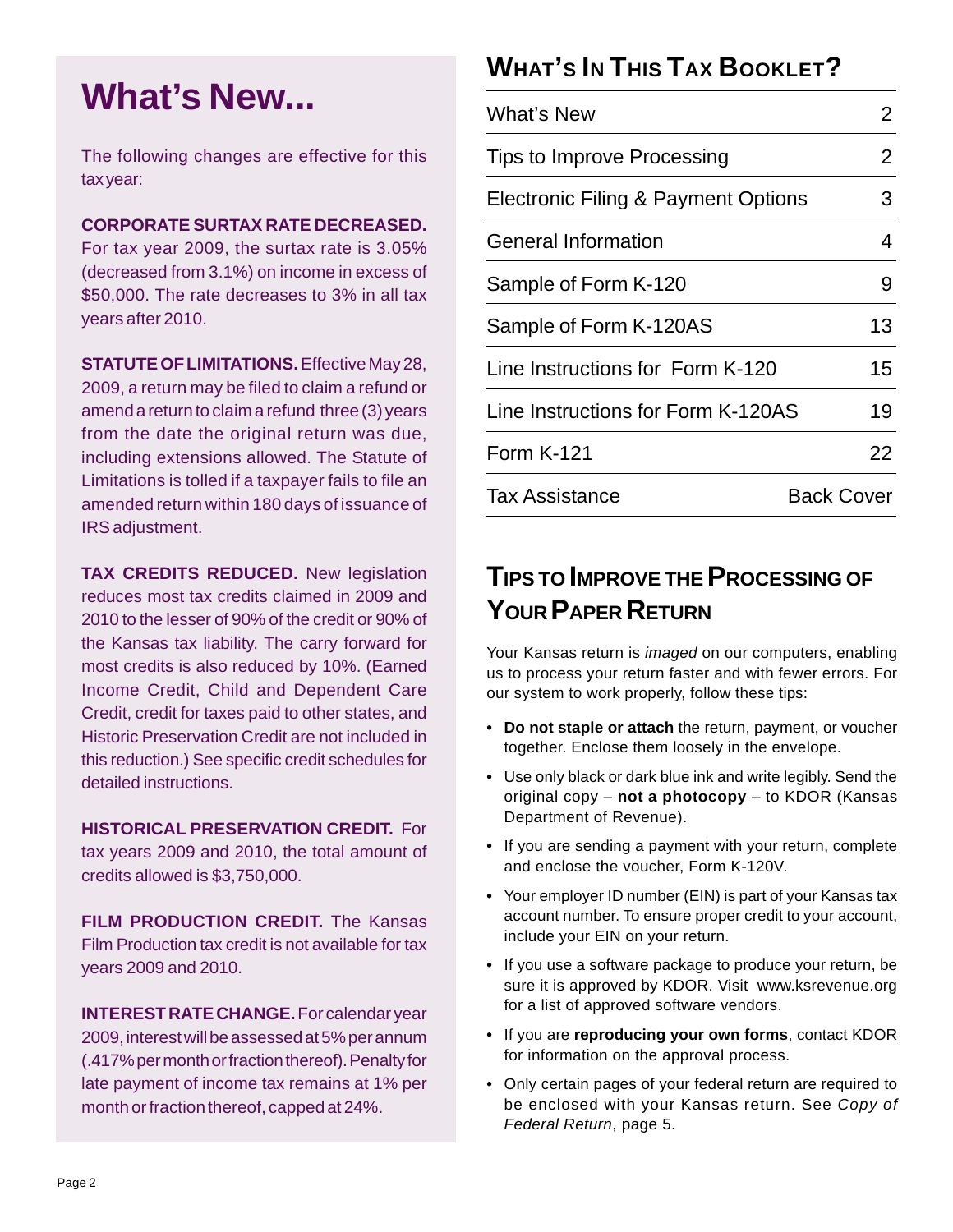

**IRS e-File** is a way to *file your return*  electronically to the IRS and Department of Revenue (KDOR) using an authorized **IRS e-File**  provider. You can also e-File using KDOR approved commercial tax filing web sites or software products. Electronic filing is quick and easy and you will receive confirmation that KDOR has accepted your return within 48 hours of your transmission. Visit www.webtax.org for a list of authorized **IRS e-File** providers and software products.

Taxpayers who owe Kansas Corporate Income Tax and who file using **IRS e-File** can pay their balance due at the time of electronic filing. Simply follow the instructions provided by the approved tax filing web site or the software package. If you choose not to pay at the time of filing, you can pay electronically through **KS Web Tax** or one of the credit card payment centers.

## **KS WebTax**

Taxpayers can *pay* Kansas Corporate Income Tax and/or Estimate Tax through our online business center, **KS WebTax**, at www.webtax.org

**KS WebTax** is a secure, easy and convenient way to manage your business accounts. Businesses can make electronic payments; file sales tax, use tax, or franchise tax returns; and view online activity. **KS WebTax**  simplifies your accounting process by having everything available in one easy-to-access location.

Visit KDOR's online business center to create an ID and password, then call 1-800-525-3901 for tax account personal identification numbers (PINs).

## **Direct Payments**

Direct payments can be made through our online business center, **KS WebTax**, using Electronic Funds Transfer (EFT). EFT payments are processed using the Automated Clearing House (ACH) Debit method for transfer. For information about filing taxes online see **KS WebTax** on this page.

Direct payments can also be made by telephone. To take advantage of this service, complete Form EF-101 and submit it to KDOR. This form can be found on our web site at www.webtax.org or by calling KDOR's Electronic Services staff toll-free at 1-800-525-3901. After you receive confirmation that the EF-101 has been processed, make your payment by calling the EFT Payment System toll-free at 1-877-600-5640.

## **Credit Card Payments**

Taxpayers also have the option to pay their taxes by credit card. This service is



available *on-line* or by *phone* through third-party vendors. Services by vendor vary, but all vendors accept payment using major credit cards. Visit KDOR's Electronic Services web site for a list of third-party vendors authorized to accept individual income tax payments for Kansas.



**Please visit us at www.webtax.org for the most up-to-date electronic information.**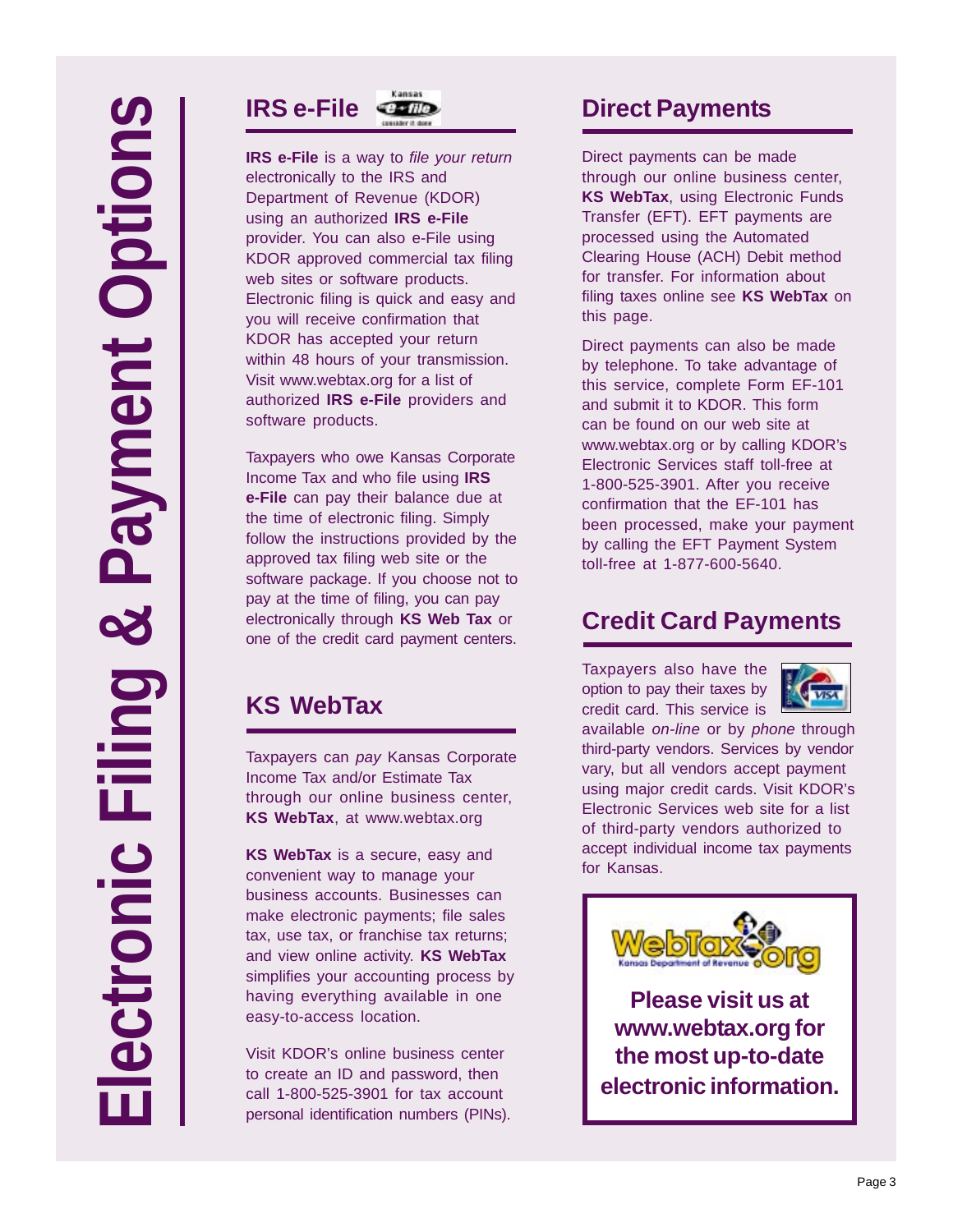## **GENERAL INFORMATION**

*If any due date falls on a Saturday, Sunday, or legal holiday, substitute the next regular workday.* 

| <b>Who Must</b><br>File a                 | A Kansas Corporate Income Tax return must be filed by all corporations doing business within<br>or deriving income from sources within Kansas who are required to file a federal income tax return,<br>whether or not a tax is due.                                                                                                                                                                                                                                                                                                                                                                                                                                                                                        |
|-------------------------------------------|----------------------------------------------------------------------------------------------------------------------------------------------------------------------------------------------------------------------------------------------------------------------------------------------------------------------------------------------------------------------------------------------------------------------------------------------------------------------------------------------------------------------------------------------------------------------------------------------------------------------------------------------------------------------------------------------------------------------------|
| <b>Return</b>                             | Unitary Groups (for taxable years after December 31, 1990): If any member of a unitary<br>group has activity in Kansas exceeding that protected by 15 U.S.C. Section 381, all unitary group<br>members having Kansas property, payroll, or sales must file Kansas returns and pay the tax due.                                                                                                                                                                                                                                                                                                                                                                                                                             |
|                                           | Corporations which elect under subchapter S of the IRC (Internal Revenue Code) not to be<br>taxed as a corporation must file a Kansas Partnership or S Corporation return, Form K-120S. All<br>other corporations must file on Form K-120.                                                                                                                                                                                                                                                                                                                                                                                                                                                                                 |
|                                           | <b>Exempt Organizations:</b> Any corporation exempt from federal income tax under the provisions<br>of the IRC, and who files Form 990 or Form 990EZ, is exempt for Kansas income tax purposes in<br>each year in which such corporation satisfies the IRC requirement for exemption. However, a<br>corporation that is subject to the tax on unrelated business income by the IRC, who files a Form<br>990T, is also subject to the tax on unrelated business income for Kansas purposes and must file<br>on Kansas Form K-120.                                                                                                                                                                                           |
|                                           | In addition to the corporations exempt from federal income tax, there shall also be exempt for<br>Kansas income tax purposes, insurance companies, banks, trust companies, savings and loan<br>associations, and any other organizations specifically exempt under the laws of the State of Kansas.<br>(National bank associations, banks, trust companies, and savings and loan associations are required<br>to file a Privilege Tax return, Form K-130. Insurance companies are subject to a Premium Tax.)                                                                                                                                                                                                               |
| When<br>to File                           | Calendar Year: If your return is based on a calendar year, it must be filed by April 15, 2010.<br>Fiscal Year: If your return is based on a tax year other than a calendar year, it must be filed no<br>later than the 15th day of the fourth month following the end of your tax year.                                                                                                                                                                                                                                                                                                                                                                                                                                    |
|                                           | Conformity to Federal Due Dates: Kansas returns are due one (1) month after the federal<br>due date. If the original federal due date is not the 15th day of the third month after the close of a<br>taxable year, the corporation is required to complete item "I" in the taxpayer information section of<br>Form K-120 and enclose a letter indicating the authorizing federal statute. Do not enter your extended<br>due date.<br>Amended Returns: If the amended return will result in a refund to you, the amended return<br>must be filed within three (3) years of when the original return was filed (including extensions allowed)<br>or within two (2) years from the date the tax was paid, whichever is later. |
| <b>Where</b>                              | Mail your Corporate Income Tax return and any payment due to the following address:                                                                                                                                                                                                                                                                                                                                                                                                                                                                                                                                                                                                                                        |
| to File                                   | KANSAS CORPORATE TAX<br>KANSAS DEPARTMENT OF REVENUE<br>915 SW HARRISON ST<br>TOPEKA, KS 66699-4000                                                                                                                                                                                                                                                                                                                                                                                                                                                                                                                                                                                                                        |
| <b>If You Need</b><br><b>Forms</b>        | If you choose to paper file, be sure to use an original form printed by KDOR (Kansas Department<br>of Revenue) or a form from an approved software package (see our web site at www.ksrevenue.org).<br>To obtain a KDOR printed form, call our voice mail request line at (785) 296-4937.                                                                                                                                                                                                                                                                                                                                                                                                                                  |
| <b>Accounting</b><br><b>Period</b>        | The taxable year for Kansas is the same as the taxable year for federal income tax purposes. If<br>your taxable year changes, or the method of your accounting is changed for federal income tax<br>purposes, then the taxable year and method of accounting shall be similarly changed for Kansas<br>income tax purposes.                                                                                                                                                                                                                                                                                                                                                                                                 |
| <b>Confidential</b><br><b>Information</b> | Income tax information disclosed to KDOR, either on returns or through department<br>investigation, is held in strict confidence by law. KDOR, the IRS (Internal Revenue Service), the<br>Multi-state Tax Commission and several other states have an agreement under which some tax<br>information is exchanged. This is to verify the accuracy and consistency of information reported<br>on federal and Kansas tax returns.                                                                                                                                                                                                                                                                                             |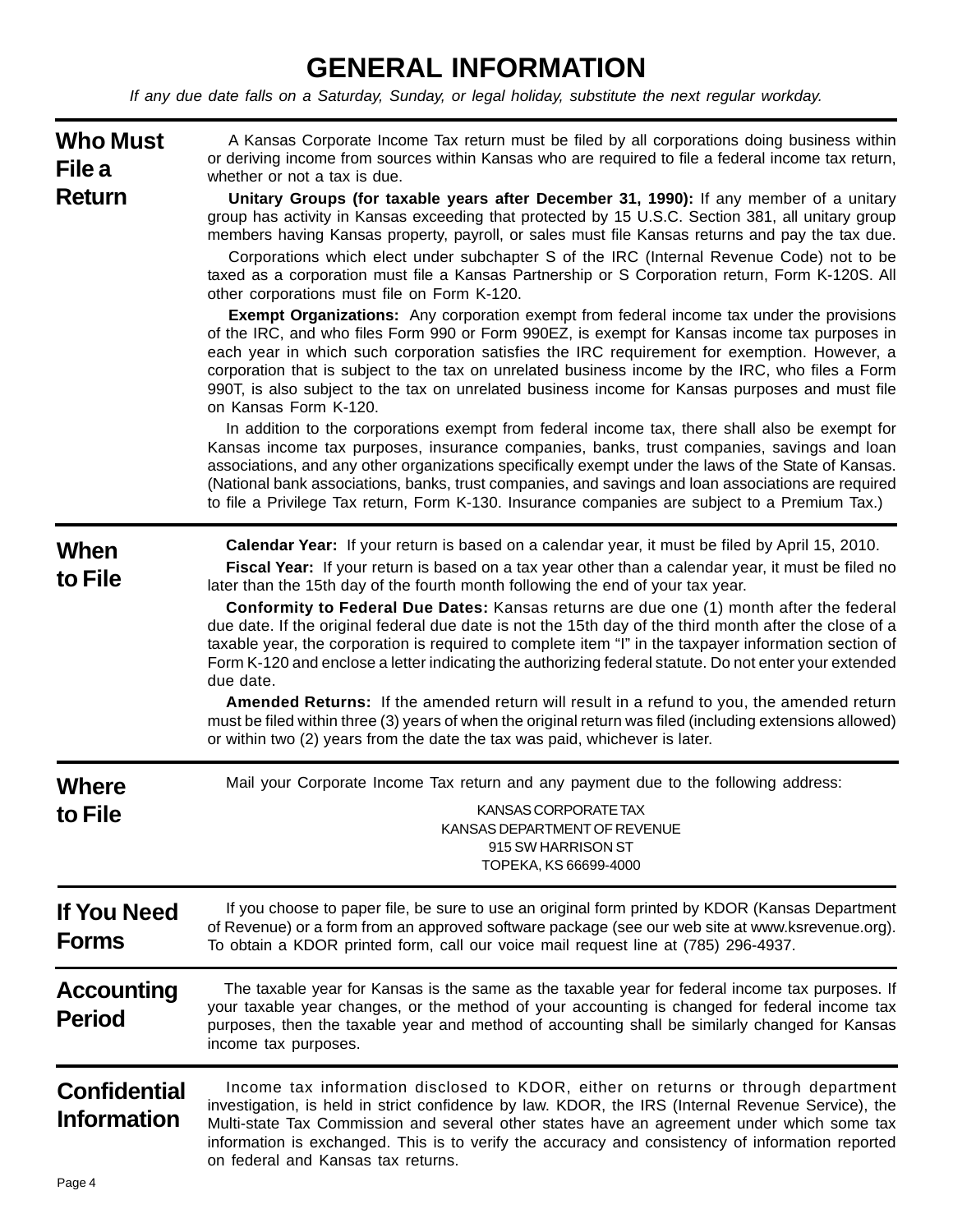## **Completing Your Return**

All applicable lines on Form K-120 and Form K-120AS must be completed. Be certain to complete all boxes in the Taxpayer Information section of the return.

All corporations filing a combined return (single or multiple), or authorized to file using the alternative or separate accounting method, must complete lines 1 through 18 using the total combined income column from Schedule K-121.

 **Nonbusiness Income Claimed:** Any taxpayer that claims nonbusiness income on the Kansas return is required to clearly demonstrate that the transaction or activity which gave rise to the income was unusual in nature and infrequent in occurrence or that the income was earned in the course of activities unrelated to the taxpayer's regular business operations in Kansas. The taxpayer must also submit a schedule as required by line 12 of the *Specific Line Instructions for Form K-120*. If the taxpayer does not demonstrate that the income is nonbusiness and does not submit the required schedules, the income will be considered to be business income by KDOR and the department will apportion that income as business income.

## **Extension of Time to File**

*An extension of time to file is not an extension to pay.* 

If you are unable to complete your K-120 by the filing deadline, you may request an extension of time to file. If you filed federal form 7004 with the IRS for an extension of time, enclose a copy of that form with your completed K-120 return *to automatically receive a six-month extension to file your Kansas return*. Kansas does not have a separate extension request form. If you are entitled to a refund, an extension is not required to file the return after the original due date.

To pay the balance due for an extension, use the Kansas Corporate Payment Voucher (K-120V) and mark the box indicating an extension payment. If you do not pay the tax due (may be estimated) by the original due date, you will owe interest and may also be charged a penalty on any balance due.

| Copy of<br><b>Federal</b><br><b>Return</b>   | You must enclose with Form K-120 a copy of the following federal return pages as filed with the IRS:<br>Pages 1 through 5 of the federal return or consolidated federal return, whichever is applicable.<br>If a consolidated return, you must enclose a company-by-company spreadsheet of income<br>and expense to total the consolidated federal taxable income and a company-by-company<br>spreadsheet of the consolidated balance sheet including Schedules M-1 and M-2.<br>Federal schedules to support any Kansas modifications claimed on Form K-120.<br>Federal Forms 851, 1118, and 5471, as applicable.<br>Do not enclose copies of proforma returns.<br>KDOR reserves the right to request additional information as necessary.                                                                                                                                                                                                                                                                                                                                                              |
|----------------------------------------------|---------------------------------------------------------------------------------------------------------------------------------------------------------------------------------------------------------------------------------------------------------------------------------------------------------------------------------------------------------------------------------------------------------------------------------------------------------------------------------------------------------------------------------------------------------------------------------------------------------------------------------------------------------------------------------------------------------------------------------------------------------------------------------------------------------------------------------------------------------------------------------------------------------------------------------------------------------------------------------------------------------------------------------------------------------------------------------------------------------|
| <b>Estimated</b><br>Tax                      | Every corporation shall pay estimated tax for the taxable year if its Kansas income tax liability<br>can reasonably be expected to exceed \$500. Any corporation which began business in Kansas<br>during this tax year is not required to pay estimated tax and no underpayment of estimated tax<br>penalty will be imposed for this initial year. NOTE: Current year estimated payments cannot be<br>used to off-set prior year tax liabilities - see K.A.R. 92-11-22(c).<br>See the back cover of this booklet for information on obtaining forms and instructions for<br>Corporate Estimated Tax (Form K-120ES). Tired of paper and postage? Use EFT, see page 3.                                                                                                                                                                                                                                                                                                                                                                                                                                   |
| <b>Business</b><br>Income<br><b>Election</b> | A taxpayer may elect to have all income derived from the acquisition, management, use, or<br>disposition of tangible and intangible property treated as business income. The election is effective<br>and irrevocable for the taxable year of the election and the following nine taxable years. The<br>election is binding on all members of a unitary group of corporations.<br>To make this election, a corporation must file Form K-120EL with KDOR within the time limits<br>established by law.<br>A corporation not previously doing business in Kansas that intends to make this election<br>for its initial year of business must file Form K-120EL within 60 days after filing the articles<br>of incorporation or application for authority to engage in business with the Kansas Secretary<br>of State.<br>For corporations currently doing business in Kansas, the election must be filed on or<br>before the last day of the tax year immediately preceding the tax year for which the election<br>is made.<br>Form K-120EL must be sent separately from the Corporate Income Tax return. |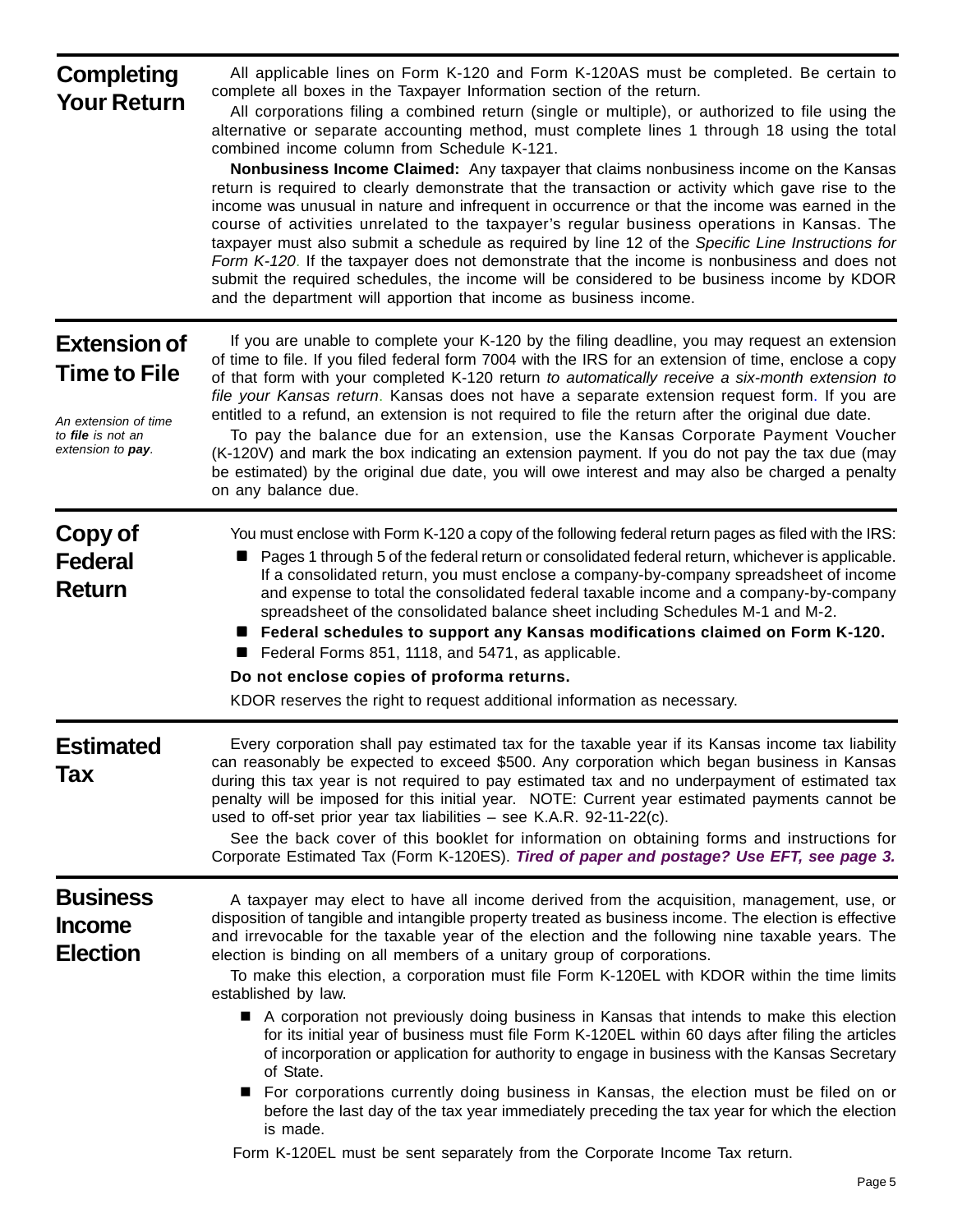## **Amending Your Return**

You must file an amended Kansas return when: 1) an error was made on your Kansas return, 2) there is a change (error or adjustment) on another state's return, 3) there is a change (error or adjustment) on your federal return. **Check the AMENDED box in the Taxpayer Information section of Form K-120 if you are amending your 2009 Kansas return**. Be sure to enclose any applicable supporting documents, such as a copy of the other state's amended return or a copy of the IRS amended return or Revenue Agent's Report or adjustment letter showing and explaining the adjustments. If additional tax is due, complete and enclose Form K-120V, marking an "X" in the "Amended Payment" box.

AMENDED FEDERAL RETURN: If you are filing an amended federal income tax return, for the same taxable year as your Kansas amended return, you must enclose a complete copy of the amended federal return and full explanations of all changes made on your amended Kansas return. If your amended federal return is adjusted or disallowed, you must provide KDOR with a copy of the adjustment or denial letter.

Pay the full amount of tax and interest due on an amended return and no penalty will be assessed. Consult the department's web site for annual interest rates.

If you did not file a Kansas return when you filed your original federal return, and the federal return has since been amended or adjusted, use the information on the amended or adjusted federal return to complete your original Kansas return. A copy of both the original and amended federal returns should be enclosed with the Kansas return along with an explanation of the changes.

 FEDERAL AUDIT: Any taxpayer whose income has been adjusted by the IRS must file an amended return with Kansas and include a copy of the Revenue Agent's Report or adjustment letter showing and explaining the adjustments. These adjustments must be submitted within 180 days of the date the federal adjustments are paid, agreed to, or become final, whichever is earlier. Failure to notify KDOR within the 180 day period will cause the statute of limitations to remain open (the department can make adjustments for as many years back as necessary and interest and penalty computations will continue to increase).

#### **Definitions**

#### **Business Income**

For tax years commencing after December 31, 2007, "business income" means: (1) Income arising from transactions and activity in the regular course of the taxpayer's trade or business; (2) income arising from transactions and activity involving tangible and intangible property or assets used in the operation of the taxpayer's trade or business; or (3) income of the taxpayer that may be apportioned to this state under the provisions of the Constitution of the United States and laws thereof, except that a taxpayer may elect that all income constitutes business income.

#### **Unitary Business**

A multistate business is unitary when the operations conducted in one state benefit or are benefited by the operations conducted in another state or states. The essential test to be applied is whether or not the operation of the portion of the business within the state is dependent upon or contributory to the operation of the business outside the state. If there is such a relationship, the business is unitary. Stated another way, the test is whether a business' various parts are interdependent and of mutual benefit so as to form one business rather than several business entities and not whether the operating experience of the parts are the same at all places.

#### **Activity Wholly Within Kansas—Single Entity**

If a particular trade or business is carried on exclusively within Kansas or if the activities outside of Kansas are such that federal Public Law 86-272 prohibits another state from imposing a tax, then the entire net income is subject to the Kansas income tax.

#### **Activity Wholly Within Kansas—Consolidated**

If two or more corporations file a Federal Income Tax return on a consolidated basis, and if each of such corporations derive all of their income and expenses from sources within Kansas, they must file a consolidated return for Kansas income tax purposes.

#### **Single Entity Apportionment Method**

Any taxpayer having income from business activity which is taxable both within and without this state, other than activity as a financial organization or the rendering of purely personal services by an individual, shall allocate and apportion net income as provided in the Uniform Division of Income for Tax Purposes Act.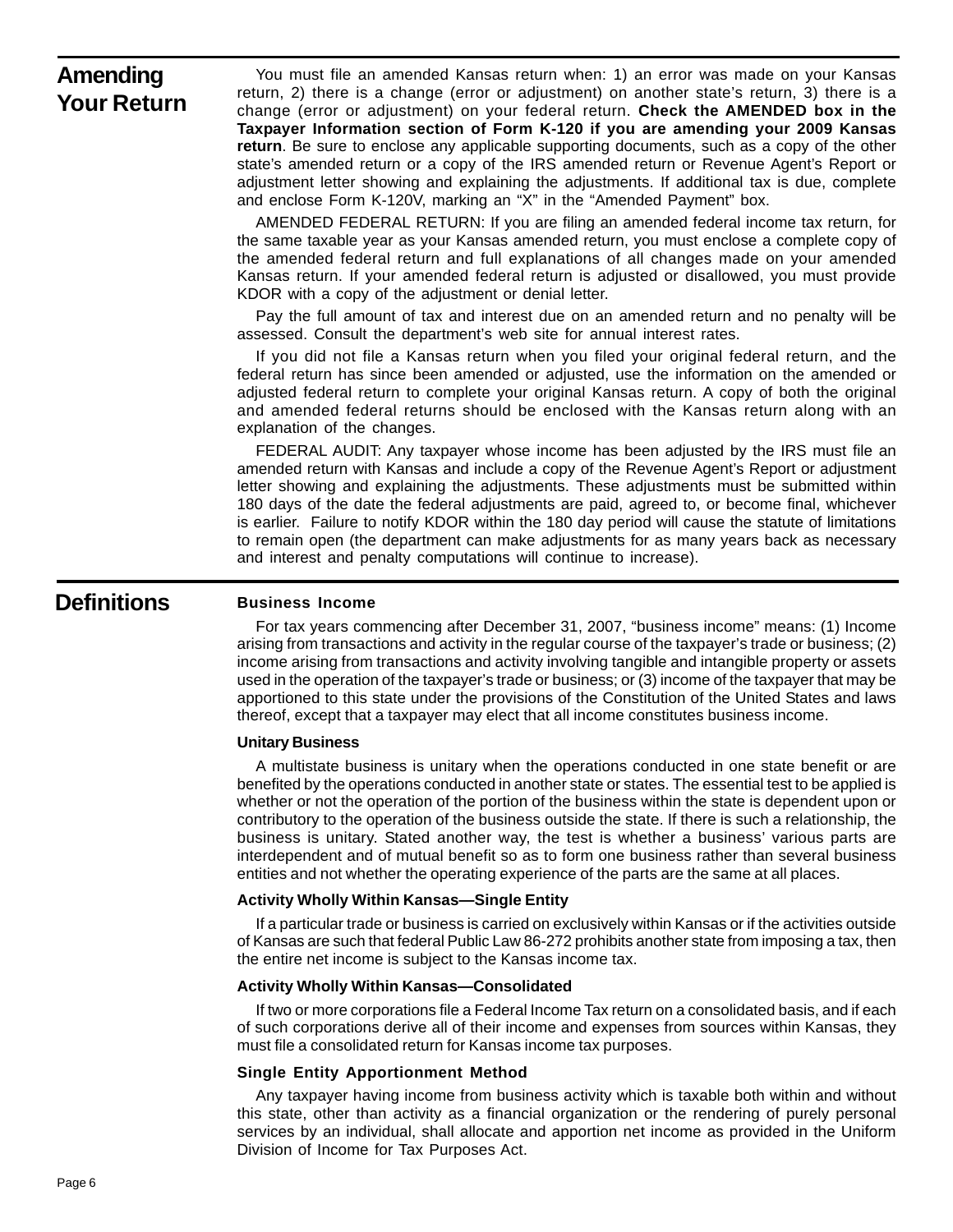## **Definitions (continued)**

#### **Combined Income Method—Single Corporate Filing**

When a group of corporations conduct a unitary business both within and outside of Kansas, the source of income shall be determined by the combined income approach. The combined income approach is the computation by formula apportionment of the business income of a unitary trade or business properly reportable to Kansas by members of a unitary group. The property, payroll, or sales factor for each member of a unitary business shall be determined by dividing the property, payroll, or sales figure for Kansas by the total property, payroll, or sales figure of the entire group. The average is multiplied by the income of the unitary group to determine the income of the company derived from sources in Kansas.

The Kansas Corporate Income Tax return filed on the combined income approach must include Schedule K-121.

Any corporation which files a consolidated return for federal purposes and a combined report for Kansas purposes must submit a copy of the consolidated federal Form 1120 and all other schedules and statements necessary to support the taxable income reported on the Kansas return. Schedule K-121 must be used to determine income of the corporation. Schedule K-121 single entity Kansas taxable income is then shown on line 19, Form K-120. The single entity tax from Schedule K-121 is entered on line 23, Form K-120. All corporations filing a combined return (single or multiple) must complete lines 1 through 18 of Form K-120 using the total combined income column from Schedule K-121.

#### **Combined Income Method—Multiple Corporation Filing**

This method is the same as 'Combined Income Method—Single Corporation Filing' except that any corporation filing using the combined income method with more than one entity doing business in Kansas may file one Kansas return reporting the total combined income on that return and computing and paying the tax due on that return. Schedule K-121 must be used to determine the Kansas taxable income of each separate corporation. Schedule K-121 combined Kansas taxable income is then entered on line 19, Form K-120. The tax rate is then applied to the Kansas taxable income of each corporation with one surtax exemption allowed for each corporate taxpayer. The total tax due for all corporations is then shown on line 23, Form K-120. All corporations filing a combined return (single or multiple) must complete lines 1 through 18 of Form K-120 using the total combined income column from Schedule K-121.

#### **Qualified Elective Two-Factor Method**

This method may be used by any taxpayer who qualifies and elects to utilize the two-factor formula of property and sales. A qualified taxpayer is any taxpayer whose payroll factor for a taxable year exceeds 200% of the average of the property factor and the sales factor. An election must be made by including a statement with the original tax return indicating that the taxpayer elects to utilize this apportionment method. The election will be effective and irrevocable for the taxable year of the election and the following nine taxable years. The election will be binding on all members of a unitary group of corporations.

#### **Common Carrier Method**

All business income of railroads and interstate motor carriers of persons or property forhire shall be apportioned to this state on the basis of mileage. For railroads, multiply the business income by a fraction, the numerator of which is the freight car miles in this state and the denominator of which is the freight car miles everywhere. For interstate motor carriers, multiply the business income by a fraction, the numerator of which is the total number of miles operated in this state and the denominator of which is the total number of miles operated everywhere.

If a unitary group of corporations consists of one or more corporations engaged in railroad or interstate motor carrier operations, including the interstate transport of persons or property for hire by rail or motor carrier, and one or more corporations not engaged in railroad or interstate motor carrier operations, the following method shall be used to determine the apportionable income of the group members engaged in railroad or interstate motor carrier operations. (a) A three-factor formula consisting of property, payroll, and sales shall be used to divide the apportionable business income of the unitary group between each corporation engaged in railroad or interstate motor carrier operations and all other members of the unitary group. The apportionment factor numerators shall consist of the property, payroll, and sales of each corporation engaged in railroad or interstate motor carrier operations. The apportionment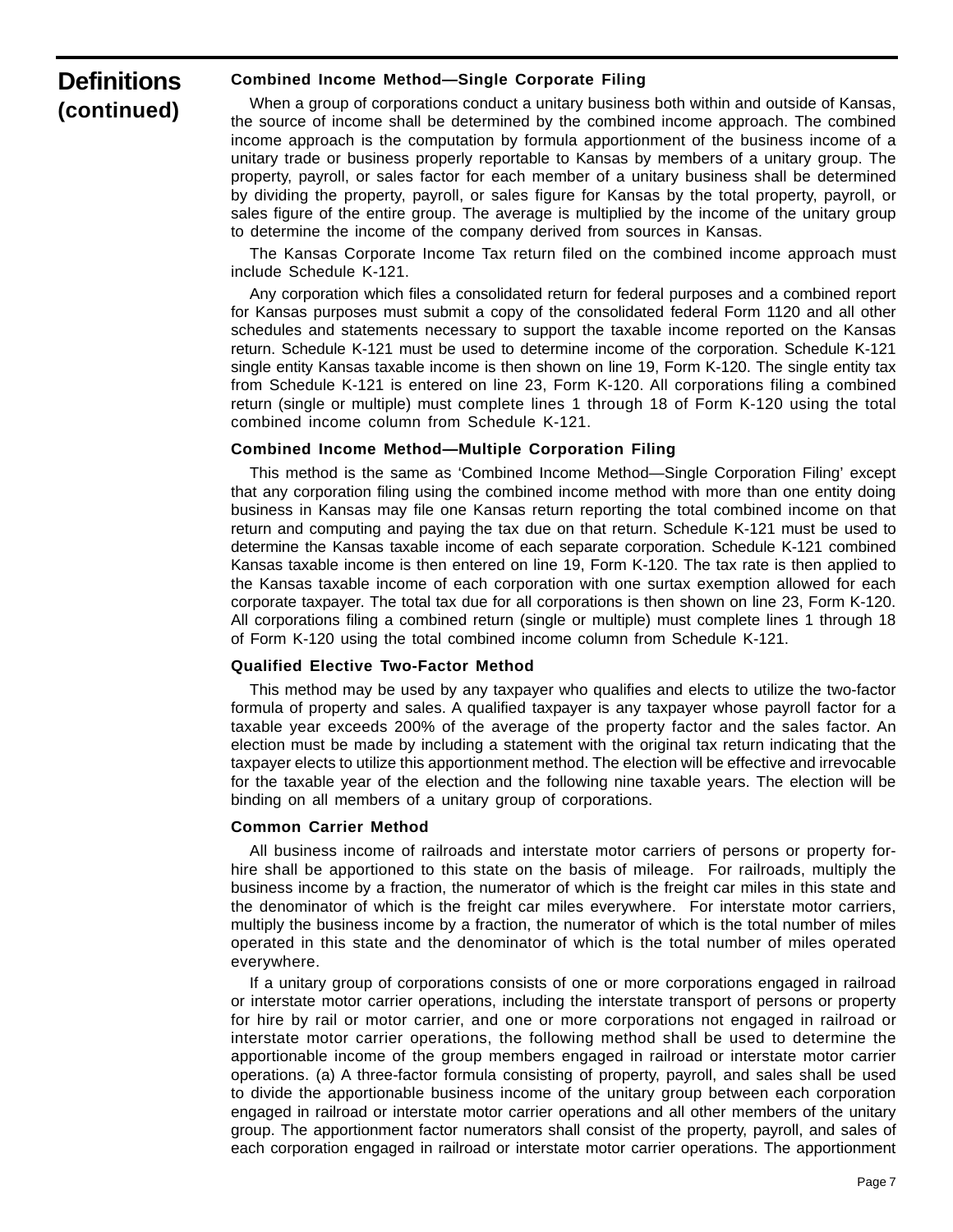## **Definitions (concluded)**

factor denominators shall consist of the property, payroll, and sales of the entire unitary group. For purposes of this subsection, the property, payroll, and sales factors shall be as defined in the uniform division of income for tax purposes act, K.S.A. 79-3271 et seq., and amendments thereto, and the regulations promulgated under this act. (b) The apportionable business income of each corporation engaged in railroad or interstate motor carrier operations shall be determined by multiplying the apportionable business income of the unitary group by the fraction computed according to subsection (a). (c) The apportionable business income of each corporation engaged in railroad or interstate motor carrier operations as determined according to subsection (b) shall then be apportioned to this state by using the single-factor mileage formula set forth in K.S.A. 79-3279(a), and amendments thereto. (d) The apportionable business income of each corporation in the unitary group that is not engaged in railroad or interstate motor carrier operations shall be determined by subtracting the amount determined in subsection (b) from the apportionable business income of the unitary group. (e) The apportionable business income of each corporation in the unitary group that is not engaged in railroad or interstate motor carrier operations, as determined in subsection (d), shall be apportioned to this state by using the applicable apportionment formula specified in K.S.A. 79-3279(b), and amendments thereto. K.A.R. 92-12-114.

#### **Alternative Accounting Method**

If the uniform allocation and apportionment provisions do not fairly represent the extent of the taxpayer's business activity in this state, the taxpayer may petition for, or the Secretary of Revenue may require, in respect to all or any part of the taxpayer's business activity, if reasonable: (a) Separate accounting; (b) the exclusion of one or more of the factors; (c) the inclusion of one or more additional factors; or (d) the employment of any other method to effect an equitable allocation and apportionment of the taxpayer's income. A copy of the letter from KDOR granting the use of an alternative method must be enclosed with the return when filed. Enter the amount determined on your separate schedule on line 19, Form K-120. All corporations filing a combined return (single or multiple), or authorized to file using the alternative or separate accounting method, must complete lines 1 through 18 using the total combined income column from Schedule K-121.

#### **Separate Accounting Method**

The separate method of reporting income to Kansas is allowable only in unusual circumstances and with the permission of KDOR where the use of the three-factor formula does not fairly represent the taxpayer's business activity. Before a taxpayer engaged in a multistate business may use the separate accounting method, the following requirements must be satisfied:

- **The books and records are kept by recognized accounting standards to reflect accurately** the amount of income of the multistate business which was realized in Kansas during the taxable period;
- The management functions of the business operations within Kansas are separate and distinct so that in conducting the Kansas business operations the management within Kansas did not utilize or incur centralized management services consisting of operational supervision, advertising, accounting, insurance, financing, personnel, physical facilities, technical and research, sales and servicing or purchasing during the taxable period;
- The business operations within Kansas are separate and distinct and do not contribute to or depend upon the overall operations of the company, and there are no interstate, intercompany, or interdivisional purchases, sales or transfers during the taxable period.

If all three requirements are not satisfied, the taxpayer shall determine Kansas taxable income by use of the apportionment formula.

Enter the amount determined on your separate schedule on line 19, Form K-120. All corporations filing a combined return (single or multiple), or are authorized to file using the alternative or separate accounting method, must complete lines 1 through 18 using the total combined income column from Schedule K-121.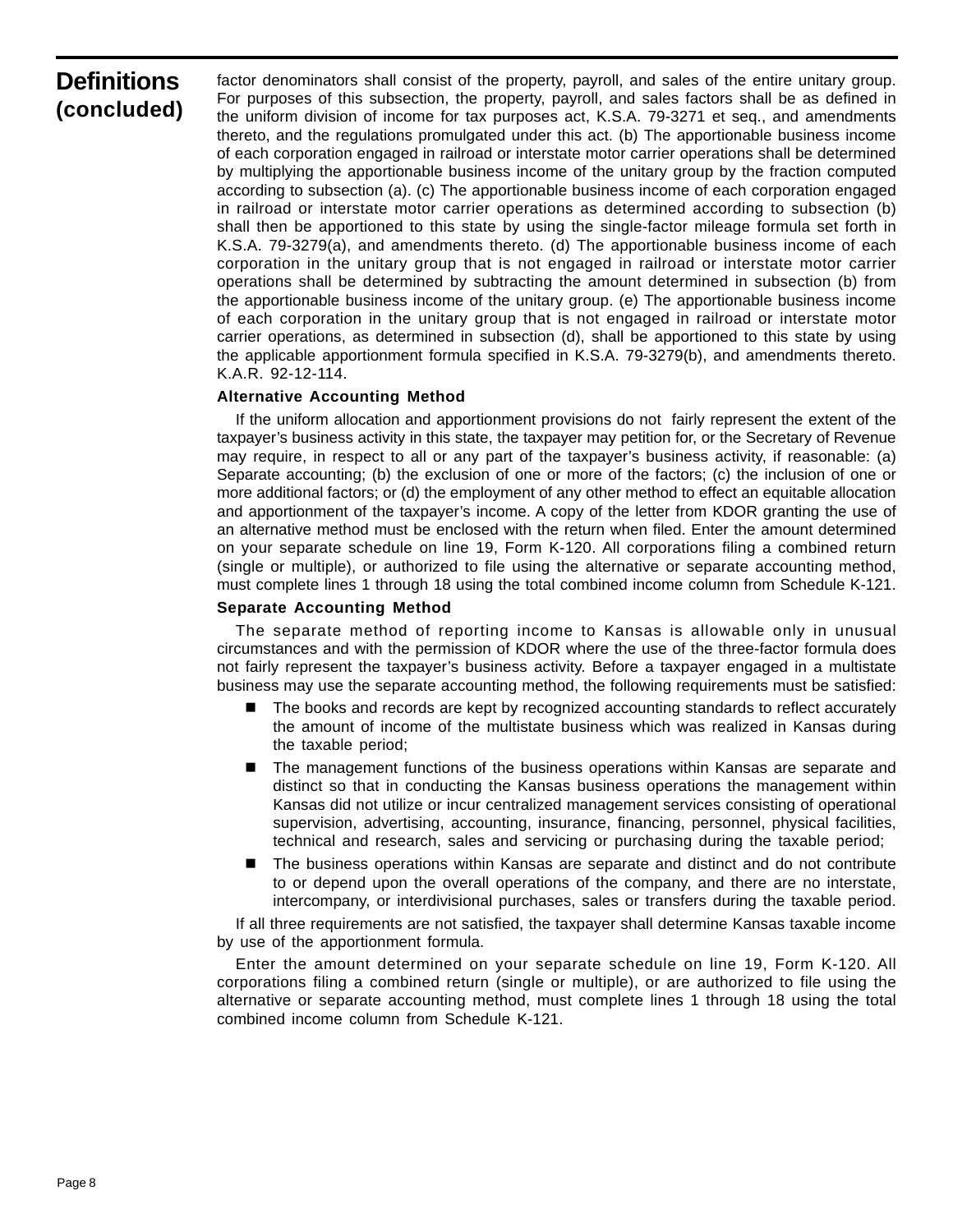The following is a picture of the 2009 Kansas Corporate Income Tax Return. It is intended **for informational purposes only** and is **not to be used for filing** with your tax return.

Forms printed by the Kansas Department of Revenue (KDOR) are designed to be imaged in our computer system, enabling us to process your claim faster and with fewer errors. For our system to work properly, it is important to use an original form printed by KDOR or file electronically (see page 3). If you need a form, see *Request for Forms* on the back of this booklet.

| K-120<br>DO NOT STAPLE                                                                                                                                                                                                                                                                                                                                                                                                                      | 2009<br>KANSAS CORPORATION INCOME TAX                                | 150009                                                                                                                  |
|---------------------------------------------------------------------------------------------------------------------------------------------------------------------------------------------------------------------------------------------------------------------------------------------------------------------------------------------------------------------------------------------------------------------------------------------|----------------------------------------------------------------------|-------------------------------------------------------------------------------------------------------------------------|
| For the taxable year beginning $\frac{1}{2}$ $\frac{1}{2}$ $\frac{1}{2}$ $\frac{1}{2}$ $\frac{0}{0}$ $\frac{9}{2}$ ; ending $\frac{1}{2}$                                                                                                                                                                                                                                                                                                   |                                                                      |                                                                                                                         |
| Name                                                                                                                                                                                                                                                                                                                                                                                                                                        | B. Business Activity Code (NAICS).                                   | Employer's identification Numbers (EINs).<br>(Enter both if applicable)                                                 |
|                                                                                                                                                                                                                                                                                                                                                                                                                                             |                                                                      | EIN this entity.                                                                                                        |
| Number and Street of Principal Office                                                                                                                                                                                                                                                                                                                                                                                                       | C. Date Business Began in KS (mm/dd/yyyy).                           |                                                                                                                         |
| Zip Code<br>City<br><b>State</b>                                                                                                                                                                                                                                                                                                                                                                                                            | D. Date Business Discontinued in KS (mm/dd/yyyy).                    | <b>EIN Federal Consolidated Parent:</b>                                                                                 |
| A . Method Used to Determine Income of Corporation in Kansas.<br>1. Adduity wholly within Kansas - Single entity                                                                                                                                                                                                                                                                                                                            | E. State and Month/Year of Incorporation (mm/yyyy).                  | l. Enter your original federal due date<br>if other than the 15th day of the 3rd<br>month after the end of the taxyear. |
| 2. Activity wholly within Kansas - Consolidated<br>3. Single entity apportionment method (K-120AS).                                                                                                                                                                                                                                                                                                                                         | F. State of Commercial Domicile                                      |                                                                                                                         |
| 4. Combined income method - Single corporation filing (Sch. K-121).                                                                                                                                                                                                                                                                                                                                                                         | G. Type of Federal Return Filed                                      | ј, if any taxpayer information has i                                                                                    |
| 5. Combined income method - Multiple corporation fling (Sch. K-121).<br>6. Qualified elective two-factor (K-120.45) Vear qualified: $\frac{1}{1-\frac{1}{2-\frac{1}{2-\frac{1}{2-\frac{1}{2-\frac{1}{2-\frac{1}{2-\frac{1}{2-\frac{1}{2-\frac{1}{2-\frac{1}{2-\frac{1}{2-\frac{1}{2-\frac{1}{2-\frac{1}{2-\frac{1}{2-\frac{1}{2-\frac{1}{2-\frac{1}{2-\frac{1}{2-\frac{1}{2-\frac{1}{2-\frac{1}{2-\frac{1}{2-\frac{1}{2-\frac{1}{2-\frac{1$ | 2. Consolidated<br>1. Separate                                       | changed since the last return was l<br>filed, please check this box.                                                    |
| 7. Common carrier mileage (Enclose mileage apportionment schedule).<br>8. Alternative or separate accounting (Enclose letter of authorization & schedule)                                                                                                                                                                                                                                                                                   | H. Check the boxif you have submitted a Kansas.<br>Form K-120EL?     |                                                                                                                         |
| Mark this box if you are filing this as an<br>AME NDE D-2009 Kansas return.<br>NO TE This form carriel be used for lax years prior to 2009.                                                                                                                                                                                                                                                                                                 | Reason for amendin≅ your 2009<br>Adjustri<br>Amer 1<br>া≤<br>the IRS | nsas re* im:<br>Amended federal<br>taxretum                                                                             |
| 2. Total state and municipal interest.<br>3. Taxes on or measured hy incorportees of the sin lie.<br>income taxes $(P \cap N, P)$ .<br>.<br>.<br>4. Fede<br>er operating loss o.<br>fondation of the control                                                                                                                                                                                                                                |                                                                      |                                                                                                                         |
| 5. Other:                                                                                                                                                                                                                                                                                                                                                                                                                                   |                                                                      |                                                                                                                         |
|                                                                                                                                                                                                                                                                                                                                                                                                                                             |                                                                      |                                                                                                                         |
|                                                                                                                                                                                                                                                                                                                                                                                                                                             |                                                                      |                                                                                                                         |
| 8. IRC Section 78 and 80% of foreign dividends (Schedule required) $\ 8\ $                                                                                                                                                                                                                                                                                                                                                                  |                                                                      |                                                                                                                         |
| 9. Other subtractions from federal taxable income (Schedule required)                                                                                                                                                                                                                                                                                                                                                                       | 91<br>$\blacksquare$                                                 |                                                                                                                         |
|                                                                                                                                                                                                                                                                                                                                                                                                                                             |                                                                      | ٠                                                                                                                       |
|                                                                                                                                                                                                                                                                                                                                                                                                                                             |                                                                      | $\blacksquare$                                                                                                          |
|                                                                                                                                                                                                                                                                                                                                                                                                                                             |                                                                      | $\cdot$                                                                                                                 |
|                                                                                                                                                                                                                                                                                                                                                                                                                                             |                                                                      |                                                                                                                         |
| 14. Average percent to Kansas (Part M, lines A,<br>8, C, & E; if 100 % enter 100 0000) <u>  A _ _ _ . _ _ _   B _ _ _ .</u> _ _ _ _   C _ _ _ . _ _ _  14                                                                                                                                                                                                                                                                                   |                                                                      |                                                                                                                         |
|                                                                                                                                                                                                                                                                                                                                                                                                                                             |                                                                      | ٠                                                                                                                       |
|                                                                                                                                                                                                                                                                                                                                                                                                                                             |                                                                      | $\blacksquare$                                                                                                          |
|                                                                                                                                                                                                                                                                                                                                                                                                                                             |                                                                      | $\cdot$                                                                                                                 |
|                                                                                                                                                                                                                                                                                                                                                                                                                                             |                                                                      | $\blacksquare$                                                                                                          |
| 19. Combined report (Schedule K-121) or alternative/separate accounting income (Separate schedule). 19                                                                                                                                                                                                                                                                                                                                      |                                                                      |                                                                                                                         |
|                                                                                                                                                                                                                                                                                                                                                                                                                                             |                                                                      |                                                                                                                         |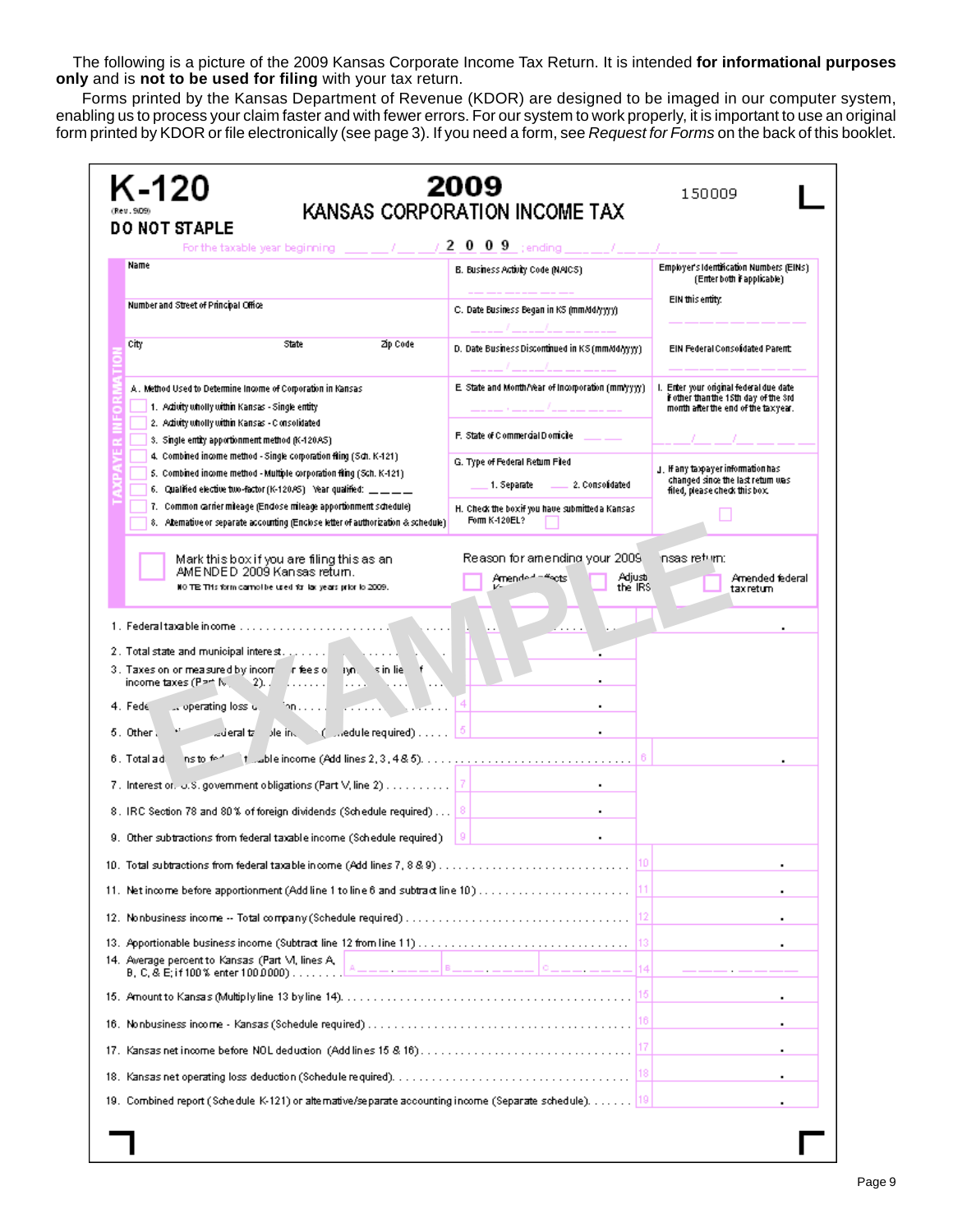| [[20] Kansas taxable income (Subtract line 18 from line 17 or enter line 19, as applicable).<br>20<br>$\blacksquare$<br>24<br>25<br>If this is your ORIGINAL<br>$\blacksquare$<br>Kansas return, skip lines<br>٠<br>31 and 32 and continue<br>28<br>to line 33.<br>٠<br>130<br>the business machinery & equipment property tax credit amount).<br>٠<br>Kansas returns complete<br>line.<br>and 32 before<br>na te-<br>conti l<br>$-10$<br>compute penalty,<br>Nis box<br>If annualizi)<br>38<br>penalty due (Ar<br>nes 3s  Jugh 37). Complete Form K-120V and enclose it with your payment.<br>38. Total tax, intere.<br>39<br>39. OVERPAYMENT<br>40<br>41. CREDIT FORWARD. Enter the amount of line 39 (original return only) you wish to be applied to 2010<br>41<br>authorize the Director of Taxation or the Director's designee to discuss my K-120 and enclosures with my preparer.<br>I declare under the penalties of perjury that to the best of my knowledge this is a true, correct, and complete return.<br>Signature of officer<br>Title<br>Date<br>here<br>Date<br>Address and Phone Number<br>Individual or firm signature of preparer<br>Tax preparer's EIN (Employer Identification Number) or SSN (Social Security Number).<br>NOTE: You are not required to send a copy of your entire federal return. See<br>instructions for the list of federal forms required to accompany the state return. |                                                                                           | 150109                  |
|---------------------------------------------------------------------------------------------------------------------------------------------------------------------------------------------------------------------------------------------------------------------------------------------------------------------------------------------------------------------------------------------------------------------------------------------------------------------------------------------------------------------------------------------------------------------------------------------------------------------------------------------------------------------------------------------------------------------------------------------------------------------------------------------------------------------------------------------------------------------------------------------------------------------------------------------------------------------------------------------------------------------------------------------------------------------------------------------------------------------------------------------------------------------------------------------------------------------------------------------------------------------------------------------------------------------------------------------------------------------------------------------------------------------|-------------------------------------------------------------------------------------------|-------------------------|
|                                                                                                                                                                                                                                                                                                                                                                                                                                                                                                                                                                                                                                                                                                                                                                                                                                                                                                                                                                                                                                                                                                                                                                                                                                                                                                                                                                                                                     |                                                                                           |                         |
|                                                                                                                                                                                                                                                                                                                                                                                                                                                                                                                                                                                                                                                                                                                                                                                                                                                                                                                                                                                                                                                                                                                                                                                                                                                                                                                                                                                                                     |                                                                                           |                         |
|                                                                                                                                                                                                                                                                                                                                                                                                                                                                                                                                                                                                                                                                                                                                                                                                                                                                                                                                                                                                                                                                                                                                                                                                                                                                                                                                                                                                                     |                                                                                           |                         |
|                                                                                                                                                                                                                                                                                                                                                                                                                                                                                                                                                                                                                                                                                                                                                                                                                                                                                                                                                                                                                                                                                                                                                                                                                                                                                                                                                                                                                     |                                                                                           |                         |
|                                                                                                                                                                                                                                                                                                                                                                                                                                                                                                                                                                                                                                                                                                                                                                                                                                                                                                                                                                                                                                                                                                                                                                                                                                                                                                                                                                                                                     |                                                                                           |                         |
|                                                                                                                                                                                                                                                                                                                                                                                                                                                                                                                                                                                                                                                                                                                                                                                                                                                                                                                                                                                                                                                                                                                                                                                                                                                                                                                                                                                                                     |                                                                                           |                         |
|                                                                                                                                                                                                                                                                                                                                                                                                                                                                                                                                                                                                                                                                                                                                                                                                                                                                                                                                                                                                                                                                                                                                                                                                                                                                                                                                                                                                                     | 26. Estimate ditax paid and amount credited forward (Part II, line 4)                     |                         |
|                                                                                                                                                                                                                                                                                                                                                                                                                                                                                                                                                                                                                                                                                                                                                                                                                                                                                                                                                                                                                                                                                                                                                                                                                                                                                                                                                                                                                     | 27. Other tax payments (Enclose separate schedule and any applicable                      |                         |
|                                                                                                                                                                                                                                                                                                                                                                                                                                                                                                                                                                                                                                                                                                                                                                                                                                                                                                                                                                                                                                                                                                                                                                                                                                                                                                                                                                                                                     |                                                                                           |                         |
|                                                                                                                                                                                                                                                                                                                                                                                                                                                                                                                                                                                                                                                                                                                                                                                                                                                                                                                                                                                                                                                                                                                                                                                                                                                                                                                                                                                                                     | 29. Business machinery & equipment property tax credit; see instructions $\parallel_{29}$ |                         |
|                                                                                                                                                                                                                                                                                                                                                                                                                                                                                                                                                                                                                                                                                                                                                                                                                                                                                                                                                                                                                                                                                                                                                                                                                                                                                                                                                                                                                     | 30. Total of all other refundable credits (Part I, line 38. Do not include                | If this is your AMENDED |
|                                                                                                                                                                                                                                                                                                                                                                                                                                                                                                                                                                                                                                                                                                                                                                                                                                                                                                                                                                                                                                                                                                                                                                                                                                                                                                                                                                                                                     | 31. Payment remitted with original return; see instructions                               |                         |
|                                                                                                                                                                                                                                                                                                                                                                                                                                                                                                                                                                                                                                                                                                                                                                                                                                                                                                                                                                                                                                                                                                                                                                                                                                                                                                                                                                                                                     | 32. Overpayment from original return (This figure is a subtraction;                       |                         |
|                                                                                                                                                                                                                                                                                                                                                                                                                                                                                                                                                                                                                                                                                                                                                                                                                                                                                                                                                                                                                                                                                                                                                                                                                                                                                                                                                                                                                     | 33. Total prepaid credits (Add lines 26 through 31 and subtract line 32)                  |                         |
|                                                                                                                                                                                                                                                                                                                                                                                                                                                                                                                                                                                                                                                                                                                                                                                                                                                                                                                                                                                                                                                                                                                                                                                                                                                                                                                                                                                                                     | 34. BA LANCE DUE. (If line 25 exceeds line 33).                                           |                         |
|                                                                                                                                                                                                                                                                                                                                                                                                                                                                                                                                                                                                                                                                                                                                                                                                                                                                                                                                                                                                                                                                                                                                                                                                                                                                                                                                                                                                                     |                                                                                           |                         |
|                                                                                                                                                                                                                                                                                                                                                                                                                                                                                                                                                                                                                                                                                                                                                                                                                                                                                                                                                                                                                                                                                                                                                                                                                                                                                                                                                                                                                     |                                                                                           |                         |
|                                                                                                                                                                                                                                                                                                                                                                                                                                                                                                                                                                                                                                                                                                                                                                                                                                                                                                                                                                                                                                                                                                                                                                                                                                                                                                                                                                                                                     | 37. Estimated tal                                                                         |                         |
|                                                                                                                                                                                                                                                                                                                                                                                                                                                                                                                                                                                                                                                                                                                                                                                                                                                                                                                                                                                                                                                                                                                                                                                                                                                                                                                                                                                                                     |                                                                                           |                         |
|                                                                                                                                                                                                                                                                                                                                                                                                                                                                                                                                                                                                                                                                                                                                                                                                                                                                                                                                                                                                                                                                                                                                                                                                                                                                                                                                                                                                                     |                                                                                           |                         |
|                                                                                                                                                                                                                                                                                                                                                                                                                                                                                                                                                                                                                                                                                                                                                                                                                                                                                                                                                                                                                                                                                                                                                                                                                                                                                                                                                                                                                     |                                                                                           |                         |
|                                                                                                                                                                                                                                                                                                                                                                                                                                                                                                                                                                                                                                                                                                                                                                                                                                                                                                                                                                                                                                                                                                                                                                                                                                                                                                                                                                                                                     |                                                                                           |                         |
|                                                                                                                                                                                                                                                                                                                                                                                                                                                                                                                                                                                                                                                                                                                                                                                                                                                                                                                                                                                                                                                                                                                                                                                                                                                                                                                                                                                                                     |                                                                                           |                         |
|                                                                                                                                                                                                                                                                                                                                                                                                                                                                                                                                                                                                                                                                                                                                                                                                                                                                                                                                                                                                                                                                                                                                                                                                                                                                                                                                                                                                                     | sign                                                                                      |                         |
|                                                                                                                                                                                                                                                                                                                                                                                                                                                                                                                                                                                                                                                                                                                                                                                                                                                                                                                                                                                                                                                                                                                                                                                                                                                                                                                                                                                                                     |                                                                                           |                         |
|                                                                                                                                                                                                                                                                                                                                                                                                                                                                                                                                                                                                                                                                                                                                                                                                                                                                                                                                                                                                                                                                                                                                                                                                                                                                                                                                                                                                                     |                                                                                           |                         |
|                                                                                                                                                                                                                                                                                                                                                                                                                                                                                                                                                                                                                                                                                                                                                                                                                                                                                                                                                                                                                                                                                                                                                                                                                                                                                                                                                                                                                     |                                                                                           |                         |
| Mail to: Kansas Corporate Tax, Kansas Department of Revenue, 915 SW Harrison Street, Topeka, KS 66699-4000                                                                                                                                                                                                                                                                                                                                                                                                                                                                                                                                                                                                                                                                                                                                                                                                                                                                                                                                                                                                                                                                                                                                                                                                                                                                                                          |                                                                                           |                         |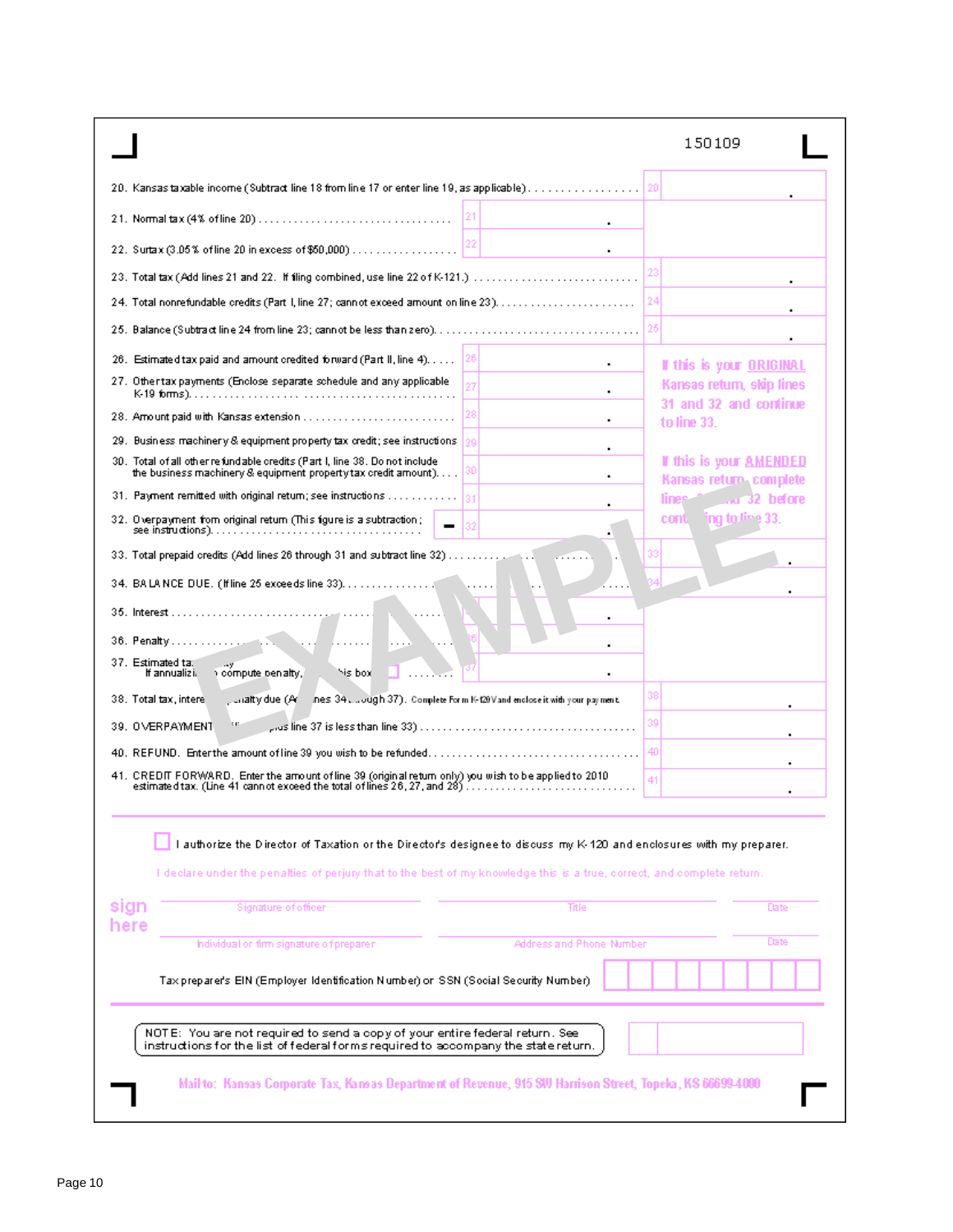| <b>PART I - NONREFUNDABLE AND REFUNDABLE CREDITS</b> |  |
|------------------------------------------------------|--|
|                                                      |  |

**NONREFUNDABLE CREDITS** 

REFUNDABLE CREDITS

| 2.<br>З.<br>4.<br>5.<br>6.<br>7.<br>Assistive Technology Contribution Credit (Enclose Schedule K-42; see instructions).<br>8. | ٠<br>٠<br>٠<br>٠<br>٠<br>٠<br>٠<br>٠<br>٠<br>٠<br>٠<br>٠<br>٠<br>٠ |
|-------------------------------------------------------------------------------------------------------------------------------|--------------------------------------------------------------------|
|                                                                                                                               |                                                                    |
|                                                                                                                               |                                                                    |
|                                                                                                                               |                                                                    |
|                                                                                                                               |                                                                    |
|                                                                                                                               |                                                                    |
|                                                                                                                               |                                                                    |
|                                                                                                                               |                                                                    |
|                                                                                                                               |                                                                    |
|                                                                                                                               |                                                                    |
|                                                                                                                               |                                                                    |
|                                                                                                                               |                                                                    |
| High Performance Incentive Program Credit (Enclose Schedule K-59; see instructions)<br>12.                                    |                                                                    |
|                                                                                                                               |                                                                    |
| 14. Alternative- Fuel Motor Vehicle Property Credit (Enclose Schedule K-62; see instructions).                                |                                                                    |
| 15. Law Enforcement Training Center Credit (Enclose Schedule K-72; see instructions).                                         | ٠                                                                  |
| 16. Petroleum Refinery Credit (Enclose Schedule K-73; see instructions)<br>AT 10                                              | ٠                                                                  |
| 17. Kansas National Guard and Reserve Employer Credit (Enclose Sc)<br>NK see instrict for New York (1990)                     | ٠                                                                  |
| 18. Qualifying Pipeline Credit (Enclose Schedule K-77; sell<br>retion:<br>$\lambda$ .<br>.<br>$\ddotsc$                       | ٠                                                                  |
| 19. Coal or Coke Gasification Nitrogen Fertiliz<br>ज∩tCred i ऋ<br>e ιΚ seeinstructioι                                         | ٠                                                                  |
| <b>EX VEN</b> VILLED DESCRIPTION<br>20. BioMass-to-EnergyCr <u>e</u> dit(En ∴e Schei<br>i, 'tseelt uo, '                      |                                                                    |
| $21.$ Integrated $P^{\ast}$ .<br>asha all<br>er Plant<br>dit ∩                                                                | $\blacksquare$                                                     |
| 22. En vi<br>mental Compliance.<br>'⁄t (Enclos                                                                                |                                                                    |
| 23. Stora <sub>l</sub><br>المربع<br>.ng Equ<br>~lit(<br>an.                                                                   | ٠                                                                  |
| 24. Electric<br>generation Fac                                                                                                |                                                                    |
| 25. Dedarec                                                                                                                   |                                                                    |
|                                                                                                                               | ٠                                                                  |
|                                                                                                                               | ٠                                                                  |
|                                                                                                                               |                                                                    |
|                                                                                                                               |                                                                    |
| 28. Regional Foundation Contribution Credit (Enclose Schedule K-32; see instructions).                                        |                                                                    |
| 29. Tele∞mmunications and Railroad Credit (Endose Schedule K-36; see instructions).                                           | ٠                                                                  |
|                                                                                                                               |                                                                    |
| 31. Small Employer Healthcare Credit (Enclose Schedule K-57; see instructions)                                                |                                                                    |
|                                                                                                                               |                                                                    |
| 33.                                                                                                                           |                                                                    |
| 34.                                                                                                                           | $\blacksquare$                                                     |
| 35.                                                                                                                           | $\blacksquare$                                                     |
| [[Dedared Disaster Capital Investment Credit (Enclose Schedule K-87; see instructions). [<br>36.                              |                                                                    |
|                                                                                                                               |                                                                    |
|                                                                                                                               |                                                                    |
|                                                                                                                               | $\sim$                                                             |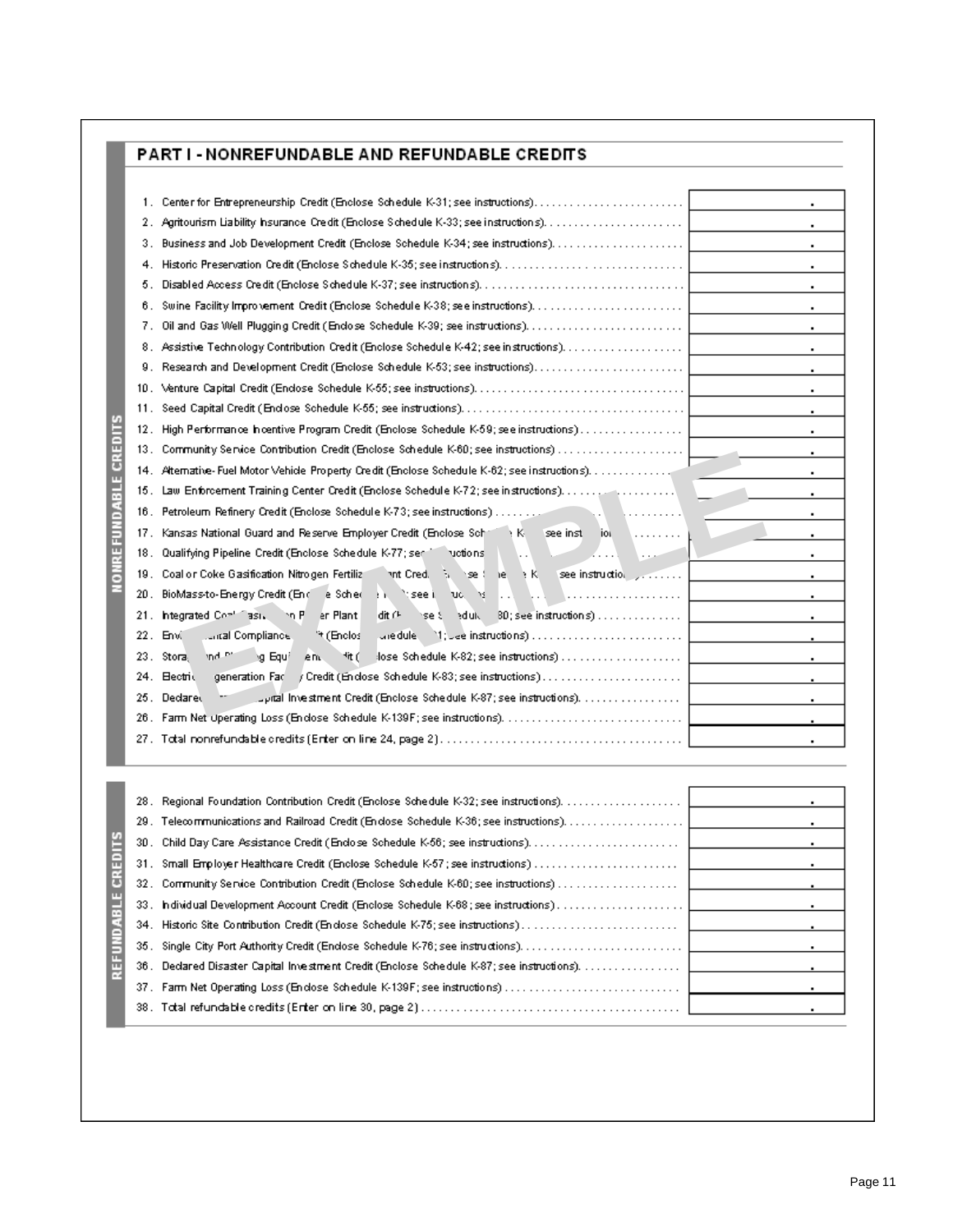|                                                                         | 1. Did the corporation file a Kansas Incorne Tax return under the same.<br>name for the preceding year? Yes _______ No<br>If "no", enter previous name and EIN. |             |                                                                                   |                                                                                                                                                                                                                                                                                                                                                                                                                                                      | which the corporation was liquidated.                                | 6. If this is a final return for Kansas, state the reason. If the<br>corporation was liquidated or dissolved, state the IRC section under       |  |  |
|-------------------------------------------------------------------------|-----------------------------------------------------------------------------------------------------------------------------------------------------------------|-------------|-----------------------------------------------------------------------------------|------------------------------------------------------------------------------------------------------------------------------------------------------------------------------------------------------------------------------------------------------------------------------------------------------------------------------------------------------------------------------------------------------------------------------------------------------|----------------------------------------------------------------------|-------------------------------------------------------------------------------------------------------------------------------------------------|--|--|
| 2. Enter the address of the corporation's principal location in Kansas. |                                                                                                                                                                 |             |                                                                                   | 7. If your federal taxable income has been redetermined for any prior<br>years that have not previously been reported to Kansas, check the<br>applicable box(es) below and state the calendar, iscal, or short<br>period year ending date. You are required to submit, under<br>separate cover, the federal Forms 1139, 1120X, or Revenue Agent's<br>Report along with the Kansas amended return (Form K-120 or<br>K-120X, whichever is applicable). |                                                                      |                                                                                                                                                 |  |  |
|                                                                         | 3. The corporation's books are in care of:                                                                                                                      |             |                                                                                   |                                                                                                                                                                                                                                                                                                                                                                                                                                                      | $\boxtimes$ Revenue Agent's Report<br>$\boxtimes$ Net Operating Loss |                                                                                                                                                 |  |  |
|                                                                         |                                                                                                                                                                 |             |                                                                                   |                                                                                                                                                                                                                                                                                                                                                                                                                                                      |                                                                      | ⊠ Amended Return                                                                                                                                |  |  |
|                                                                         |                                                                                                                                                                 |             |                                                                                   |                                                                                                                                                                                                                                                                                                                                                                                                                                                      |                                                                      |                                                                                                                                                 |  |  |
|                                                                         |                                                                                                                                                                 |             |                                                                                   |                                                                                                                                                                                                                                                                                                                                                                                                                                                      |                                                                      |                                                                                                                                                 |  |  |
| on this return.                                                         | 4. List each estimated tax palyment and credit forward amount claimed.                                                                                          |             |                                                                                   |                                                                                                                                                                                                                                                                                                                                                                                                                                                      | the applicable line.                                                 | 8. If you are registered with the Kansas Department of Revenue under<br>any other Kansas tax act, enter all registration or license numbers on. |  |  |
| Date                                                                    | Amount                                                                                                                                                          | Date        | Amount                                                                            |                                                                                                                                                                                                                                                                                                                                                                                                                                                      |                                                                      | b. Compensating Use-Tax                                                                                                                         |  |  |
|                                                                         |                                                                                                                                                                 |             |                                                                                   |                                                                                                                                                                                                                                                                                                                                                                                                                                                      |                                                                      |                                                                                                                                                 |  |  |
|                                                                         |                                                                                                                                                                 |             |                                                                                   |                                                                                                                                                                                                                                                                                                                                                                                                                                                      | c. Withhold Trax _<br>, குறைவ                                        |                                                                                                                                                 |  |  |
|                                                                         | PART III - AFFILIA <sup>TH</sup> O C RPOR TIM                                                                                                                   |             | 'S D<br>'N                                                                        |                                                                                                                                                                                                                                                                                                                                                                                                                                                      | <b>JS ELS IN KANSAS</b>                                              |                                                                                                                                                 |  |  |
|                                                                         | Nan.<br><b>PART IV - SCHEDULE OF TAXES</b>                                                                                                                      | `orporatiol |                                                                                   |                                                                                                                                                                                                                                                                                                                                                                                                                                                      | (Enclose a separate sheet for additional corporations)               | Employer ID Number                                                                                                                              |  |  |
|                                                                         |                                                                                                                                                                 |             | (indude those taxes deducted on line 17 of the federal return. See instructions.) |                                                                                                                                                                                                                                                                                                                                                                                                                                                      |                                                                      | 1. Taxes on or measured bly income or fees or payments in lieu of income taxes (include federal environmental tax; itemize).                    |  |  |
|                                                                         |                                                                                                                                                                 |             |                                                                                   |                                                                                                                                                                                                                                                                                                                                                                                                                                                      |                                                                      |                                                                                                                                                 |  |  |
|                                                                         |                                                                                                                                                                 |             |                                                                                   |                                                                                                                                                                                                                                                                                                                                                                                                                                                      |                                                                      |                                                                                                                                                 |  |  |
|                                                                         |                                                                                                                                                                 |             |                                                                                   |                                                                                                                                                                                                                                                                                                                                                                                                                                                      |                                                                      |                                                                                                                                                 |  |  |
|                                                                         |                                                                                                                                                                 |             |                                                                                   |                                                                                                                                                                                                                                                                                                                                                                                                                                                      |                                                                      |                                                                                                                                                 |  |  |
|                                                                         |                                                                                                                                                                 |             |                                                                                   |                                                                                                                                                                                                                                                                                                                                                                                                                                                      |                                                                      |                                                                                                                                                 |  |  |
|                                                                         |                                                                                                                                                                 |             |                                                                                   |                                                                                                                                                                                                                                                                                                                                                                                                                                                      |                                                                      |                                                                                                                                                 |  |  |
|                                                                         | <b>PART V - SCHEDULE OF INTEREST INCOME</b>                                                                                                                     |             |                                                                                   |                                                                                                                                                                                                                                                                                                                                                                                                                                                      |                                                                      |                                                                                                                                                 |  |  |
|                                                                         | (Indude the interest from line 5 of the federal return)<br>1. U.S. interest income (describe type):                                                             |             |                                                                                   |                                                                                                                                                                                                                                                                                                                                                                                                                                                      |                                                                      |                                                                                                                                                 |  |  |
|                                                                         |                                                                                                                                                                 |             |                                                                                   |                                                                                                                                                                                                                                                                                                                                                                                                                                                      |                                                                      |                                                                                                                                                 |  |  |
|                                                                         |                                                                                                                                                                 |             |                                                                                   |                                                                                                                                                                                                                                                                                                                                                                                                                                                      |                                                                      |                                                                                                                                                 |  |  |
|                                                                         |                                                                                                                                                                 |             |                                                                                   |                                                                                                                                                                                                                                                                                                                                                                                                                                                      |                                                                      |                                                                                                                                                 |  |  |
|                                                                         |                                                                                                                                                                 |             |                                                                                   |                                                                                                                                                                                                                                                                                                                                                                                                                                                      |                                                                      |                                                                                                                                                 |  |  |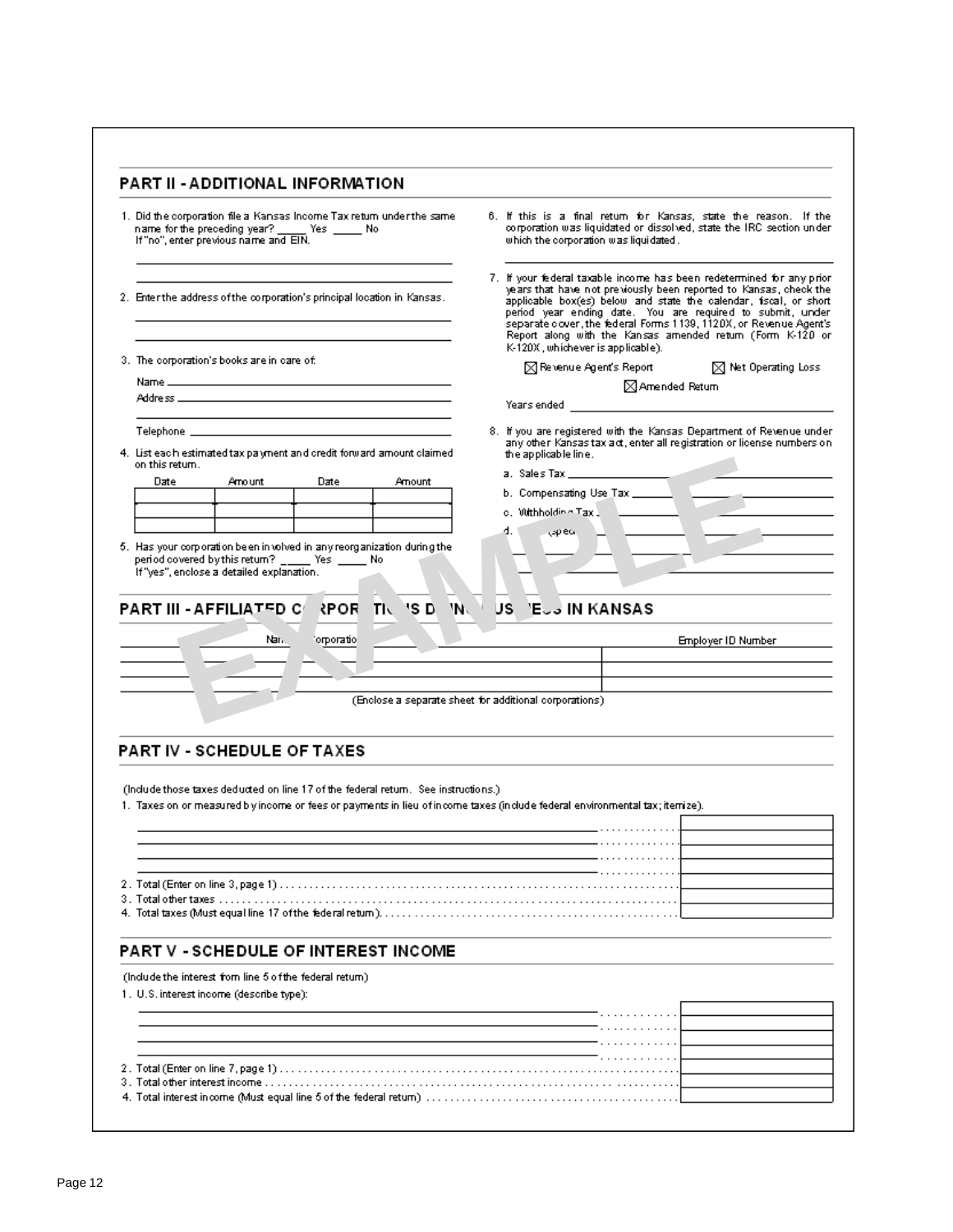| (Corporations using the combined income method mustuse Schedule K-12.1)                                                                                                                                                                                                                                                                                                                                                                                                                                                                         | FOR USE BY CORPORATIONS APPORTIONING INCOME |                |                                  |                |                          |
|-------------------------------------------------------------------------------------------------------------------------------------------------------------------------------------------------------------------------------------------------------------------------------------------------------------------------------------------------------------------------------------------------------------------------------------------------------------------------------------------------------------------------------------------------|---------------------------------------------|----------------|----------------------------------|----------------|--------------------------|
| For the taxable year beginning $\,\,\underline{\qquad},\underline{\qquad},\underline{\qquad}\,/\,\underline{\qquad}\,$ , $2$ , $0$ , $0$ , $9$ ; ending $\,\,\underline{\qquad},\,\underline{\qquad},\,\underline{\qquad},\,\underline{\qquad},\,\underline{\qquad},\,\underline{\qquad},\,\underline{\qquad},\,\underline{\qquad},\,\underline{\qquad},\,\underline{\qquad},\,\underline{\qquad},\,\underline{\qquad},\,\underline{\qquad},\,\underline{\qquad},\,\underline{\qquad},\,\underline{\qquad},\,\underline{\qquad},\,\underline{\$ |                                             |                |                                  |                |                          |
| Name as shown on Form 1/20                                                                                                                                                                                                                                                                                                                                                                                                                                                                                                                      |                                             |                | Baptger Mentrication Number (EN) |                |                          |
| PART VI - APPORTIONMENT FORMULA                                                                                                                                                                                                                                                                                                                                                                                                                                                                                                                 |                                             |                |                                  |                |                          |
|                                                                                                                                                                                                                                                                                                                                                                                                                                                                                                                                                 | WITHIN KANSAS                               |                | TOTAL COMPANY                    |                |                          |
| A. Property<br>(1) Value of owned real and tangible personal<br>property used in the business at original cost                                                                                                                                                                                                                                                                                                                                                                                                                                  | Be ginning<br>of Year                       | End<br>of Year | Beginning<br>of Year             | End<br>of Year | <b>PERCENT</b><br>KANSAS |
|                                                                                                                                                                                                                                                                                                                                                                                                                                                                                                                                                 |                                             |                |                                  |                |                          |
|                                                                                                                                                                                                                                                                                                                                                                                                                                                                                                                                                 |                                             |                |                                  |                |                          |
|                                                                                                                                                                                                                                                                                                                                                                                                                                                                                                                                                 |                                             |                |                                  |                |                          |
| Other tangible assets (Enclose schedule)                                                                                                                                                                                                                                                                                                                                                                                                                                                                                                        |                                             |                |                                  |                |                          |
|                                                                                                                                                                                                                                                                                                                                                                                                                                                                                                                                                 |                                             |                |                                  |                |                          |
| Total property to be a veraged $\ldots \ldots \ldots \ldots \ldots \ldots \ldots$                                                                                                                                                                                                                                                                                                                                                                                                                                                               |                                             |                |                                  |                |                          |
| Average owned property (Beg. + End $\div 2)$                                                                                                                                                                                                                                                                                                                                                                                                                                                                                                    |                                             |                |                                  |                |                          |
| (2) Net annual rented property. Multiplied by 8<br>TOTAL PROPERTY (Enter on line 14, Block A, page 1)                                                                                                                                                                                                                                                                                                                                                                                                                                           |                                             |                |                                  |                | А                        |
| $\sim$ 10 $-$<br>(5).<br>-0.<br>— id salari<br>.rAYROLL(En<br>in line , Block B, page 1) (If qualified and utilizing the elective<br>тo<br>or formulation of a computilis percentage to page 1).<br>two-                                                                                                                                                                                                                                                                                                                                        |                                             |                |                                  |                | В                        |
|                                                                                                                                                                                                                                                                                                                                                                                                                                                                                                                                                 |                                             |                |                                  |                |                          |
| (1) Sales delivered or shipped to purchasers in Kansas:                                                                                                                                                                                                                                                                                                                                                                                                                                                                                         |                                             |                |                                  |                |                          |
|                                                                                                                                                                                                                                                                                                                                                                                                                                                                                                                                                 |                                             |                |                                  |                |                          |
|                                                                                                                                                                                                                                                                                                                                                                                                                                                                                                                                                 |                                             |                |                                  |                |                          |
|                                                                                                                                                                                                                                                                                                                                                                                                                                                                                                                                                 |                                             |                |                                  |                |                          |
| (2) Sales shipped from Kansais to:                                                                                                                                                                                                                                                                                                                                                                                                                                                                                                              |                                             |                |                                  |                |                          |
|                                                                                                                                                                                                                                                                                                                                                                                                                                                                                                                                                 |                                             |                |                                  |                |                          |
| (b) Purchasers in a state where the taxpayer would not be taxable (e.g., under federal                                                                                                                                                                                                                                                                                                                                                                                                                                                          |                                             |                |                                  |                |                          |
|                                                                                                                                                                                                                                                                                                                                                                                                                                                                                                                                                 |                                             |                |                                  |                |                          |
|                                                                                                                                                                                                                                                                                                                                                                                                                                                                                                                                                 |                                             |                |                                  |                |                          |
|                                                                                                                                                                                                                                                                                                                                                                                                                                                                                                                                                 |                                             |                |                                  |                |                          |
|                                                                                                                                                                                                                                                                                                                                                                                                                                                                                                                                                 |                                             |                |                                  |                |                          |
|                                                                                                                                                                                                                                                                                                                                                                                                                                                                                                                                                 |                                             |                |                                  |                |                          |
|                                                                                                                                                                                                                                                                                                                                                                                                                                                                                                                                                 |                                             |                |                                  |                |                          |
|                                                                                                                                                                                                                                                                                                                                                                                                                                                                                                                                                 |                                             |                |                                  |                |                          |
| TOTAL SALES (Enter on line 14, Block C, page 1)                                                                                                                                                                                                                                                                                                                                                                                                                                                                                                 |                                             |                |                                  |                | с                        |
|                                                                                                                                                                                                                                                                                                                                                                                                                                                                                                                                                 |                                             |                |                                  |                | D (I)                    |
| $D(1)$ .<br>Total percent (Sum of lines A, B & C if qualifed and utilizing three-factor formula)<br>D(2).                                                                                                                                                                                                                                                                                                                                                                                                                                       |                                             |                |                                  |                | DØ)                      |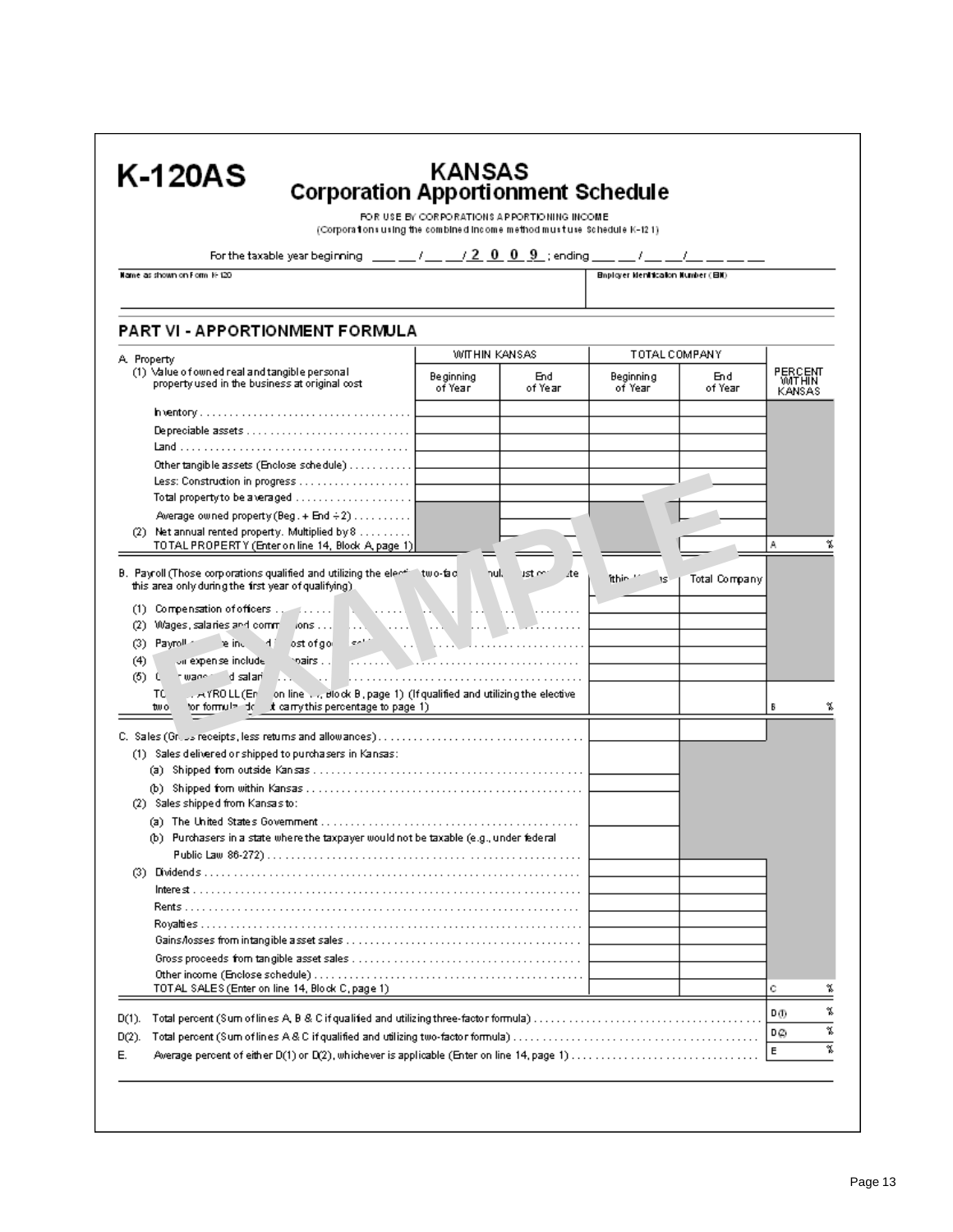#### PART VII - ADDITIONAL INFORMATION

If not, please explain \_

- 1. Does the Kansas sales figure in Part VI include (1) all sales delivered form Kansas where purchaser is the U.S. Government and (2) all sales delivered from Kansas to states in which this corporation is immune from state income taxation under federal Public Law 86-272. (15 U.S.C.§ 381)?
- b. Has any state determined that this corporation conducts or has conducted a unitary business with any other corporation? \_\_\_\_ Yes \_\_\_\_ No If yes, specify which state(s) and enclose a complete list of the corporations conducting the unitary business.
- 3. Describe briefly the nature and location(s) of your Kansas business activities.
- 4. Are the amounts in the total company column the same as those reported in returns or reports to other states under the Uniform Division of Income for Tax Purposes Act? \_\_\_\_\_ Yes \_\_\_\_\_ No Hino, please explain.

2. If you claim that part of your net income is assignable to business done outside Kansas:

a. Enclose a list of all states in which this corporation is doing business and fling state corporation income or franchise tax returns.

#### PART VIII - AFFILIATED CORPORATIONS INCLUDED IN FORM K-120AS CORPORATION **APPORTIONMENT SCHEDULE**

|                    |                           |                           | Check l'included:        |  |  |
|--------------------|---------------------------|---------------------------|--------------------------|--|--|
| Name of Co poratbu | Employer kientification # | h TotalCompany<br>Factors | Within Kansas<br>Factors |  |  |
|                    |                           |                           |                          |  |  |
|                    |                           |                           |                          |  |  |
|                    |                           |                           |                          |  |  |
|                    |                           |                           |                          |  |  |
|                    |                           |                           |                          |  |  |
|                    |                           |                           |                          |  |  |
|                    |                           |                           |                          |  |  |
|                    |                           |                           |                          |  |  |
|                    |                           |                           |                          |  |  |
|                    |                           |                           |                          |  |  |
|                    |                           |                           |                          |  |  |
|                    |                           |                           |                          |  |  |
|                    |                           |                           |                          |  |  |
|                    |                           |                           |                          |  |  |
|                    |                           |                           |                          |  |  |
|                    |                           |                           |                          |  |  |
|                    |                           |                           |                          |  |  |
|                    |                           |                           |                          |  |  |
|                    |                           |                           |                          |  |  |
|                    |                           |                           |                          |  |  |
|                    |                           |                           |                          |  |  |
|                    |                           |                           |                          |  |  |
|                    |                           |                           |                          |  |  |
|                    |                           |                           |                          |  |  |
|                    |                           |                           |                          |  |  |
|                    |                           |                           |                          |  |  |
|                    |                           |                           |                          |  |  |
|                    |                           |                           |                          |  |  |
|                    |                           |                           |                          |  |  |
|                    |                           |                           |                          |  |  |
|                    |                           |                           |                          |  |  |
|                    |                           |                           |                          |  |  |
|                    |                           |                           |                          |  |  |
|                    |                           |                           |                          |  |  |
|                    |                           |                           |                          |  |  |
|                    |                           |                           |                          |  |  |
|                    |                           |                           |                          |  |  |
|                    |                           |                           |                          |  |  |
|                    |                           |                           |                          |  |  |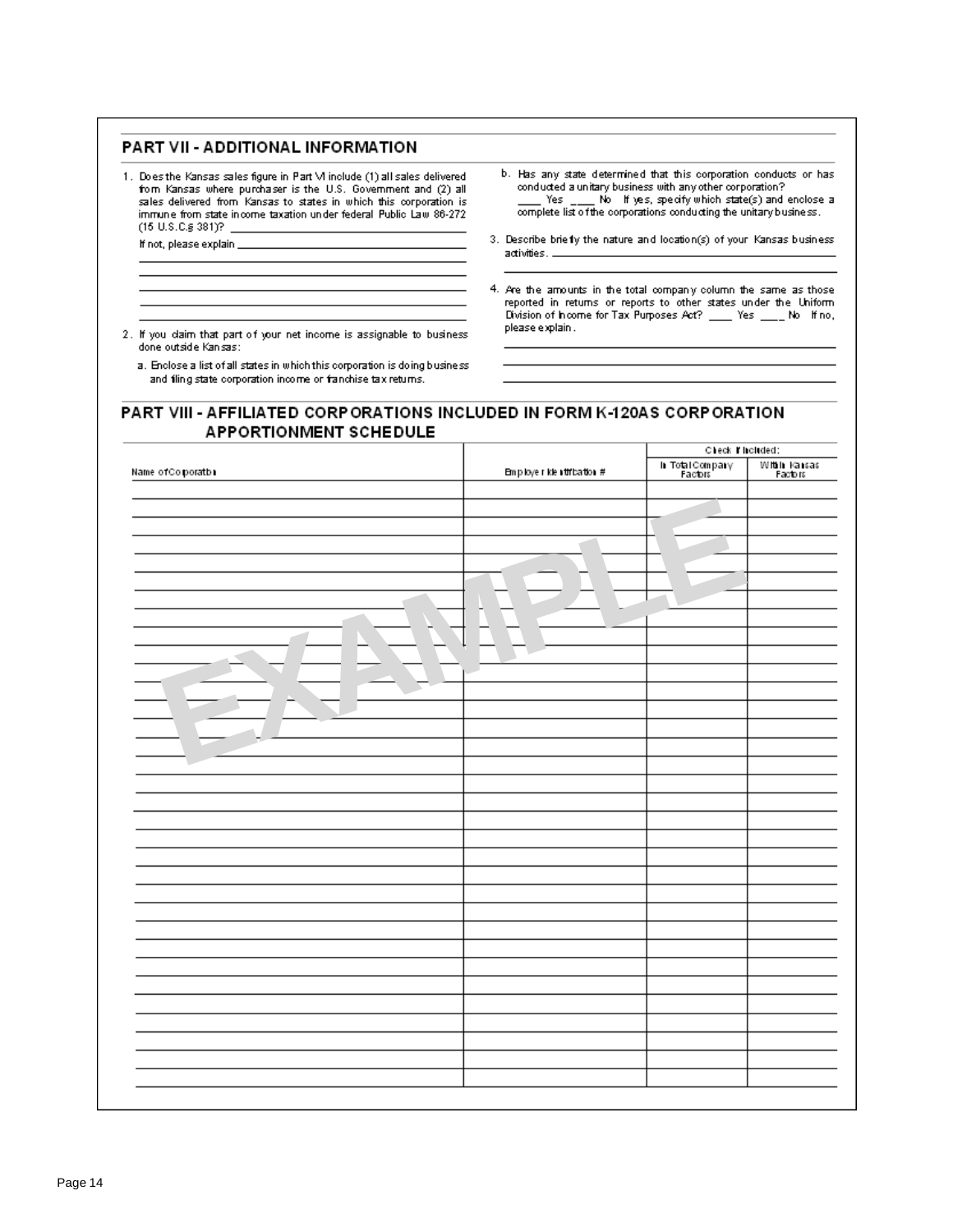#### **TAXPAYER INFORMATION**

If any "Taxpayer Information" has changed from the last original return you filed, please check the change box "J".

**Name and Address:** PRINT or TYPE the corporate name and address in the spaces provided.

**Beginning and Ending Dates:** Enter the beginning and ending dates of the corporation's tax year, even if your tax year is a calendar year.

**Final Return:** If a final return is being filed and the corporation is being liquidated, enter the discontinuation date in box "D" and enclose a copy of the federal form that states the federal code section the corporation was liquidated under.

**Information Requested in Boxes A through J:** Complete all requested information. For item A, refer to pages 7 and 8. For Item B, input the NAICS code. For items E and F, use the standard two-letter state abbreviation.

#### **INCOME**

#### **LINE 1—FEDERAL TAXABLE INCOME**

Enter federal taxable income after net operating loss and special deductions. All corporations filing a combined return (single or multiple), or are authorized to file using the alternative or separate accounting method, must complete lines 1 through 18 using the total combined income column from Schedule K-121.

A copy of certain pages of the federal return must be enclosed in all cases. See instructions on page 5.

#### **LINE 2—TOTAL STATE AND MUNICIPAL INTEREST**

Enter interest income received, credited, or earned by you during the taxable year from any state or municipal obligations such as bonds and mutual funds. Reduce the income amount by any related expenses (such as management or trustee fees) directly incurred in purchasing these state or political subdivision obligations.

DO NOT include interest income or obligations of the state of Kansas or any Kansas political subdivision issued after December 31, 1987, or the following bonds exempted by Kansas law:

- Board of Regents Bonds for Kansas Colleges and Universities
- Electrical Generation Revenue Bonds
- Industrial Revenue Bonds
- Kansas Highway Bonds
- Kansas Turnpike Authority Bonds
- **Urban Renewal Bonds**

If you are a shareholder in a fund that invests in both Kansas and other states' bonds, only the Kansas bonds are exempt. Use the information provided by your fund administrator to determine the amount of taxable (non-Kansas) bond interest to enter here.

#### **LINE 3—TAXES ON OR MEASURED BY INCOME OR FEES OR PAYMENTS IN LIEU OF INCOME TAXES**

Enter the taxes on or measured by income or fees or payments in lieu of income taxes which you deducted on your federal return in arriving at your federal taxable income. Federal environmental tax must be added back to federal taxable income to the extent it is used as a deduction in arriving at federal taxable income. **You must complete Part IV - Schedule of Taxes.** 

#### **LINE 4—FEDERAL NET OPERATING LOSS DEDUCTION**

Enter the federal net operating loss deduction that was claimed on the Federal Income Tax return for the taxable year.

#### **LINE 5—OTHER ADDITIONS TO FEDERAL TAXABLE INCOME**

Enter on line 5 any of the following which are additions to your federal taxable income:

**Learning Quest Education Savings Program.** Enter the amount of any "nonqualified withdrawal" from the Learning Quest Savings Program.

 **Note:** A tax credit for the additions below may be claimed on Part I of Form K-120 (schedule required).

- • **Disabled Access Credit.** The amount of depreciation deduction or business expense deduction claimed on your federal return that was used to determine the Disabled Access Credit on Schedule K-37.
- **Small Employer Healthcare Credit.** Reduce the amount of expense deduction that is included in federal taxable income by the dollar amount of the credit claimed. Complete Schedule K-57 and enclose it with your return.
- **Community Service Contribution Credit.** The amount of any charitable contribution claimed on your federal return used to compute the Community Service Contribution Credit on Schedule K-60.
- **Swine Facility Improvement Credit.** The amount of any costs claimed on your federal return and used as the basis for this credit on Schedule K-38.
- **Regional Foundation Contribution Credit: The** amount of any charitable contribution claimed on your federal return used to compute the Regional Foundation Credit on Schedule K-32.
- **Individual Development Account Credit.** Enter amount of the contribution claimed to the extent the same is the basis for claiming the Individual Development Account Credit on Schedule K-68.
- **Expenditures Energy Credits.** Enter amount of any expenditures claimed to the extent the same is claimed as the basis for any credit allowed on Credit Schedule K-73, K-77, K-78, K-79, K-80, K-81, K-82, or K-83.
- Amortization Energy Credits. Enter the amount of any amortization deduction claimed, to the extent the same is claimed on the federal income tax form for deduction, with regard to Credit Schedule K-73, K-77, K-78, K-79, K-82 or K-83 and any amount claimed in determining federal adjusted gross income on carbon dioxide recapture, sequestration or utilization machinery and equipment, or waste heat utilization system property.

#### **LINE 6—TOTAL ADDITIONS TO FEDERAL TAXABLE INCOME**

Add lines 2 through 5 and enter the result on line 6.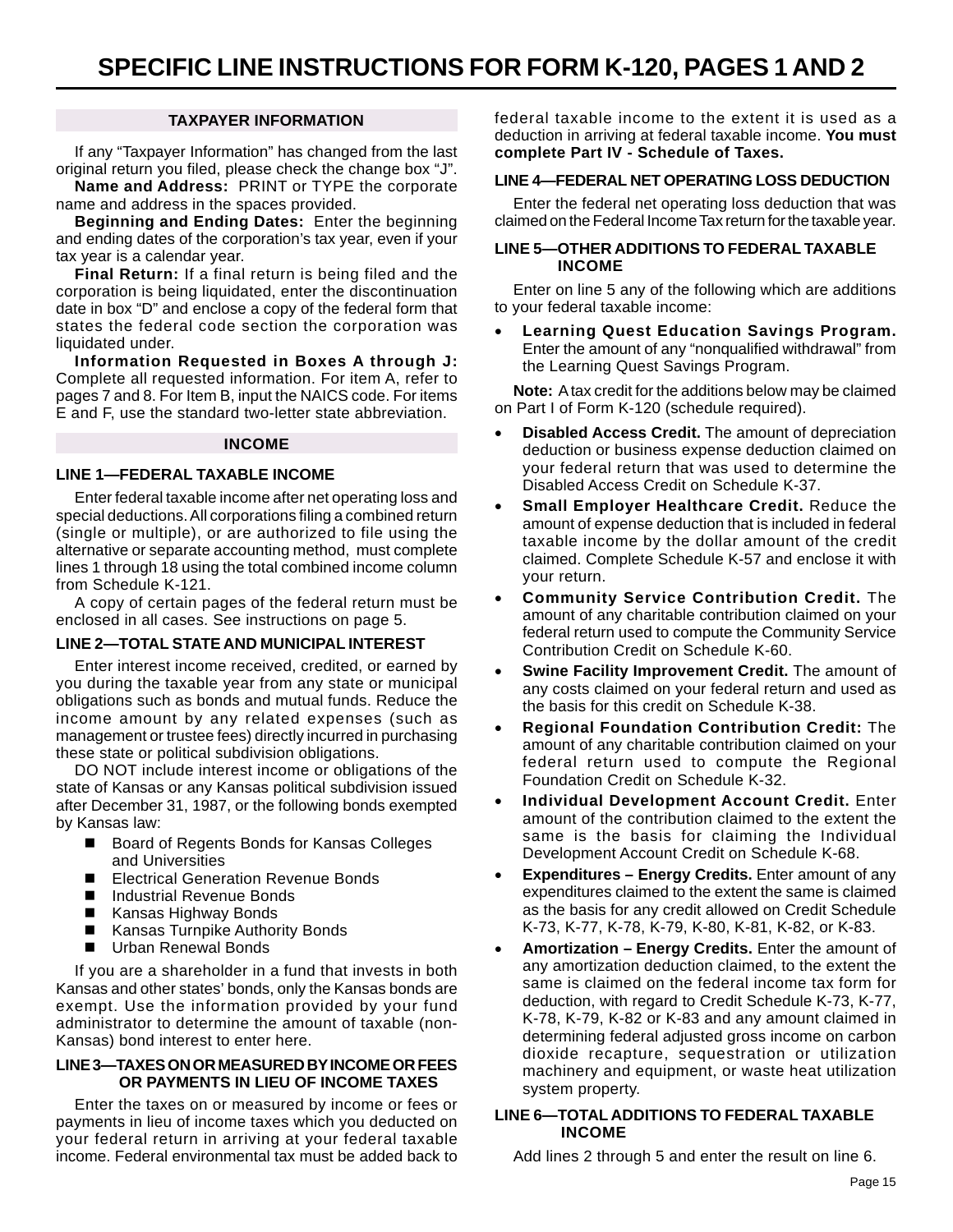#### **LINE 7—INTEREST ON U.S. GOVERNMENT OBLIGATIONS**

Enter any interest or dividend income received from obligations or securities of any authority, commission or instrumentality of the United States and its possessions that was included in your federal taxable income. This includes U.S. Savings Bonds, U.S. Treasury Bills, and the Federal Land Bank. You must reduce the interest amount by any related expenses (such as management or trustee fees) directly incurred in the purchase of these securities.

If you are a shareholder in a mutual fund that invests in both exempt and taxable federal obligations, only that portion of the distribution attributable to the exempt federal obligations may be subtracted here.

Enclose a schedule showing the name of each U.S. Government obligation interest deduction claimed.

Interest from the following are taxable to Kansas and may NOT be entered on this line:

- Federal National Mortgage Association (FNMA)
- Government National Mortgage Association (GNMA)
- Federal Home Loan Mortgage Corporation (FHLMC)

#### **LINE 8—IRC SECTION 78 AND 80% OF FOREIGN DIVIDENDS**

Enter the amount included in federal taxable income pursuant to the provisions of Section 78 of the Internal Revenue Code and 80% of dividends from corporations incorporated outside of the United States or the District of Columbia which are included in federal taxable income. Enclose a schedule to support the amount shown.

#### **LINE 9—OTHER SUBTRACTIONS FROM FEDERAL TAXABLE INCOME**

Enter on line 9, a total of the following subtractions from your federal taxable income (schedule required):

- **Refunds or Credits.** Any refund or credit for overpayment of taxes on or measured by income or fees or payments in lieu of income taxes imposed by this state, or any taxing jurisdiction, to the extent included in federal taxable income.
- **Jobs and WIN Tax Credit.** The amount of federal targeted jobs and WIN credit.
- **Kansas Venture Capital, Inc. Dividends.** Dividend income received as a result of investing in stock issued by Kansas Venture Capital, Inc.
- **Electrical Generation Revenue Bonds.** Enter the gain from the sale of Electrical Generation Revenue Bonds that was included in your federal taxable income.
- **Learning Quest Education Savings Program.** Enter amount of contributions deposited in the Learning Quest Education Savings Program or from a qualified 529 tuition program established by another state, to a maximum of \$3,000 per student (beneficiary).
- **Sale of Kansas Turnpike Bonds.** Enter the gain from the sale of Kansas Turnpike Bonds that was included in your federal taxable income.
- **Qualified Long-Term Care Insurance Contracts.** Enter an amount not exceeding \$900 per contract, per taxpayer, of the premium costs paid for qualified longterm care insurance contracts as defined by Public Law 104-191, section 7702B paragraph (b).
- Amortization Energy Credits. The amount of amortization deduction allowed relating to Credit

Schedule K-73, K-77, K-78, K-79, K-82 or K-83, and the amount of amortization deduction allowed for carbon dioxide capture, sequestration or utilization machinery and equipment, or waste heat utilization system property. (55% of the amortization costs may be subtracted in the first year and 5% may be subtracted for each of the succeeding 9 years.)

#### **LINE 10—TOTAL SUBTRACTIONS FROM FEDERAL TAXABLE INCOME**

Add lines 7 through 9 and enter the result on line 10.

#### **LINE 11—NET INCOME BEFORE APPORTIONMENT**

Add lines 1 through 6 and subtract line 10.

#### **APPORTIONMENT AND ALLOCATION**

#### **LINE 12—NONBUSINESS INCOME—TOTAL COMPANY**

Enter on line 12 the total amount of nonbusiness net income everywhere that is to be directly allocated.

Any taxpayer that claims nonbusiness income on the Kansas return is required to clearly demonstrate that the transaction or activity which gave rise to the income was unusual in nature and infrequent in occurrence and tangible or intangible property or assets were not used in the operations of the taxpayer's regular trade or business. The taxpayer must also submit a schedule as required below. If the taxpayer does not demonstrate that the income is nonbusiness and does not submit required schedule(s), the income will be considered to be business income by KDOR (Kansas Department of Revenue) and the Department will apportion it as business income.

From the items of income directly allocated, there shall be deducted the expenses related thereto. The term "expenses related thereto" as used in this paragraph means any allowable deduction or portion thereof attributable to such income and a ratable part of any other allowable deductions which cannot definitely be allocated to some item or class of income.

A schedule must be submitted with the return showing: (1) the gross income from each class of income being specifically allocated, (2) the amount of each class of related expenses together with an explanation or computations showing how amounts were arrived at, (3) the total amount of the related expense for each income class, and (4) the net income for each income class. The schedules should provide appropriate columns as set forth above for items specifically assigned to Kansas and for nonbusiness items specifically assigned outside Kansas. An explanation must also be enclosed to explain specifically why each item of income arose from unusual and infrequent transactions outside of the regular course of the corporation's trade or business.

#### **LINE 13—APPORTIONABLE BUSINESS INCOME**

Subtract line 12 from line 11. Enter the result on line 13.

#### **LINE 14—AVERAGE PERCENT TO KANSAS**

Enter the applicable percentages in spaces A, B & C. If you are qualified and utilizing the elective two-factor formula, do not enter a percentage figure in space B. Enter on line 14 the average percent from Form K-120AS, Part VI, line E **or** K-121, Part II, line 5. NOTE: Round percentage to the fourth decimal point only. **If your business is wholly within Kansas enter 100.0000.**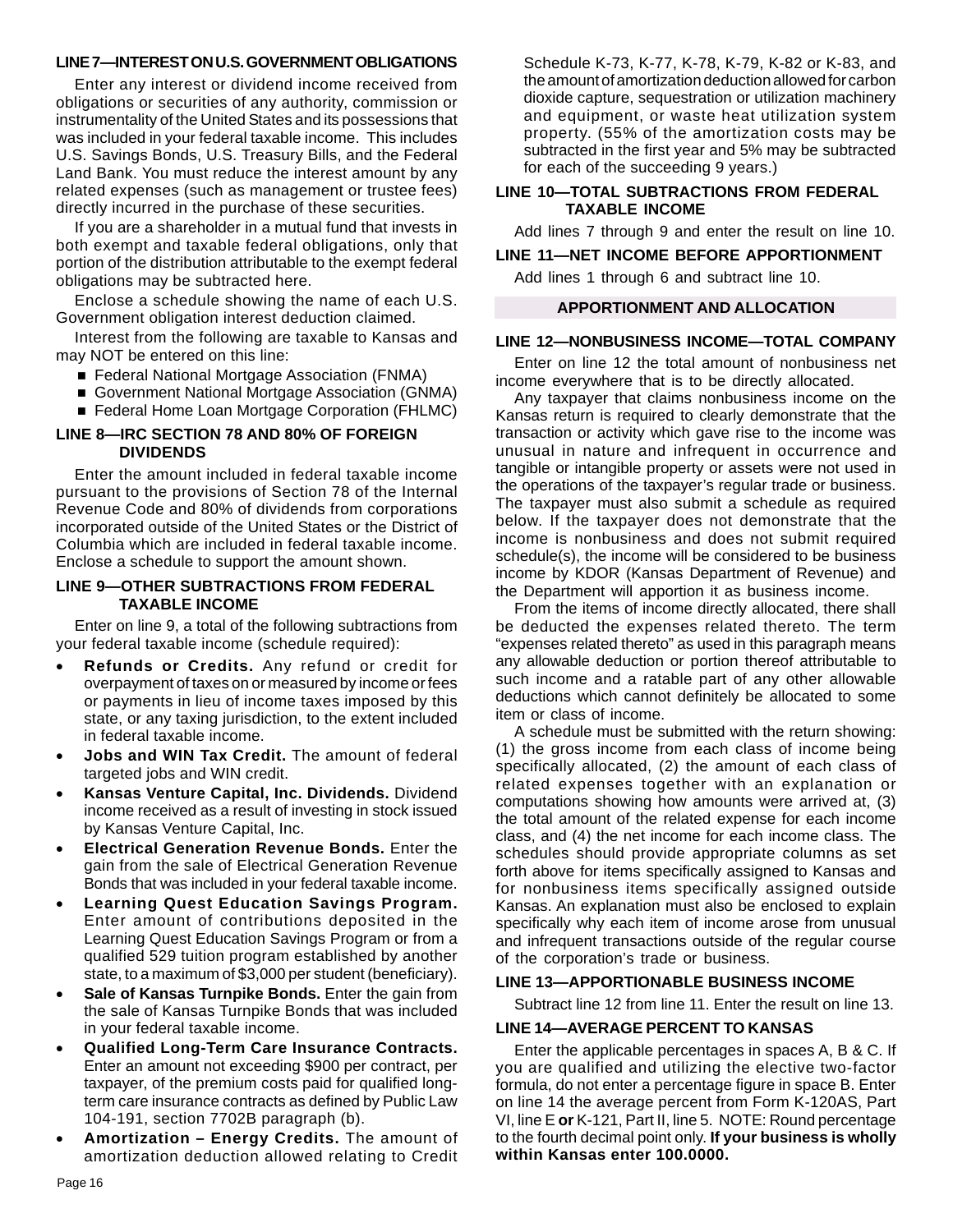#### **LINE 15—AMOUNT TO KANSAS**

Multiply line 13 by line 14. Enter the result on line 15.

#### **LINE 16—NONBUSINESS INCOME - KANSAS**

Enter the total amount of nonbusiness net income directly allocated to Kansas. Enclose a schedule to support the amount shown.

#### **NET INCOME**

#### **LINE 17—KANSAS NET INCOME BEFORE NOL DEDUCTION**

Add lines 15 and 16 and enter the result on line 17.

#### **LINE 18—KANSAS NET OPERATING LOSS DEDUCTION**

Enter on line 18 the amount of any Kansas net operating loss carry forward to which you are entitled. This amount cannot exceed the amount on line 17. Submit a separate schedule to support the amount shown and any remaining carry over available.

#### **LINE 19—COMBINED REPORT OR ALTERNATIVE/ SEPARATE ACCOUNTING INCOME**

If you are filing a combined report (Schedule K-121) or are authorized to file using the alternative or separate accounting method, enter on line 19 the Kansas taxable income from: line 19 of Schedule K-121; **OR**, a separate schedule prepared by you (Separate/Alternative Method of Reporting).

#### **TAXABLE INCOME**

#### **LINE 20—KANSAS TAXABLE INCOME**

Subtract line 18 from line 17 or enter the amount from line 19, whichever is applicable. If the result is a negative figure, enter zero.

#### **TAX**

*If filing Form K-121, skip lines 21 and 22 and proceed to line 23.* 

#### **LINE 21—NORMAL TAX**

Multiply the amount shown on line 20 by 4% and enter the result on line 21.

#### **LINE 22—SURTAX**

Multiply the amount shown on line 20 in excess of \$50,000 by 3.05% and enter the result on line 22.

#### **LINE 23—TOTAL TAX**

Add lines 21 and 22. Enter the result on line 23. If Schedule K-121 was used to determine income, enter the tax computed on Schedule K-121, line 22.

#### **LINE 24—TOTAL NONREFUNDABLE CREDITS**

Enter the total nonrefundable credits from line 28, Part I, of the Nonrefundable Credits section. This amount cannot exceed the amount on line 23 of K-120.

#### **LINE 25—BALANCE**

Subtract line 24 from line 23 and enter result on line 25. This amount cannot be less than zero.

#### **LINE 26—ESTIMATED TAX PAID AND AMOUNT CREDITED FORWARD**

Enter the total of all 2009 estimated tax payments you made plus any 2008 overpayment you had credited forward to 2009.

#### **LINE 27—OTHER TAX PAYMENTS**

Enter any withholding amounts reported on Form K-19. Enclose Form(s) K-19.

#### **LINE 28—AMOUNT PAID WITH KANSAS EXTENSION**

Enter amount paid with your request for an extension of time to file.

#### **LINE 29—BUSINESS MACHINERY & EQUIPMENT PROPERTY TAX CREDIT**

If you have a business machinery and equipment property tax credit from Schedule K-64, enter the amount of your credit on line 29. Enclose a copy of your completed Schedule K-64 with Form K-120.

#### **LINE 30—TOTAL OF OTHER REFUNDABLE CREDITS**

Enter the total of all other refundable credits from line 39, Part I, of the Refundable Credits section. Do not include the Business Machinery and Equipment Property Tax Credit (from Schedule K-64) here.

#### **LINE 31—PAYMENT REMITTED ON ORIGINAL RETURN**

 Use this line if you are filing an amended Corporate Income Tax return for the 2009 tax year. Enter the amount of money you remitted to KDOR with your original 2009 return or any payment remitted with a previously filed 2009 amended return, including penalty and interest.

#### **LINE 32—OVERPAYMENT FROM ORIGINAL RETURN**

Use this line ONLY if you are filing an amended income tax return for the 2009 tax year. Enter the amount of overpayment shown on your original return. Since you were refunded the overpayment or it was credited forward, the amount is a subtraction entry.

#### **LINE 33—TOTAL PREPAID CREDITS**

Add lines 26 through 31 and subtract line 32. Enter the result on line 33.

#### **BALANCE DUE**

#### **LINE 34—BALANCE DUE**

If line 25 is greater than line 33, subtract line 33 from line 25 and enter the result on line 34.

#### **Late Charges**

If the amount on line 34 is not paid by the due date or if a balance due return is filed after the due date, penalty and interest are added according to the rules outlined in lines 35 and 36.

**Extension of Time to File Your Return: Interest is due** on any delinquent tax balance, even if you have been granted an extension of time to file. If **90%** of your tax liability is paid on or before the original due date of your return, an automatic extension is applied and no penalty is assessed.

#### **LINE 35—INTEREST**

Effective for calendar year 2010 – if you paid your Kansas tax after the original due date, compute interest at the rate of .417% per month (or fraction thereof) on the balance due and enter the result on line 35.

#### **LINE 36—PENALTY**

If you paid your Kansas tax after the original due date, compute the penalty at 1% for each month (or portion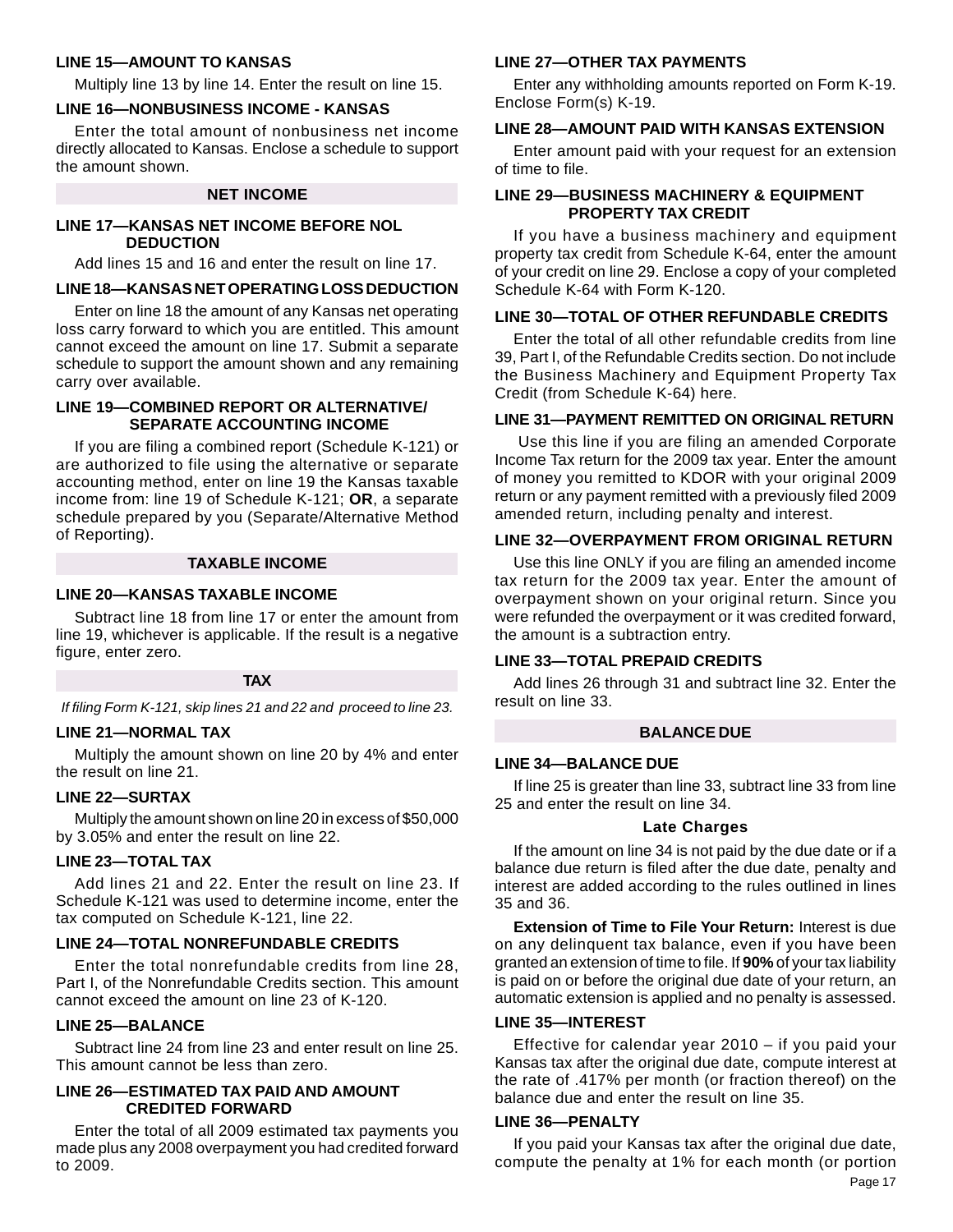thereof) the return is late or the tax is unpaid on the balance due amount, up to a maximum of 24%. Enter this amount on line 36.

#### **LINE 37—ESTIMATED TAX PENALTY**

If underpayment of estimated tax penalty is due, enter the amount from your Schedule K-220 on line 37 and enclose Schedule K-220 with the return. If you are annualizing to compute the penalty, check the box on line 37. Any corporation which began business in Kansas during this period is not required to file a declaration, and no underpayment of estimate tax penalty will be imposed.

#### **LINE 38—TOTAL TAX, INTEREST & PENALTY DUE**

 **check charge:** A fee of \$30.00, plus costs for a registered Add the amount on lines 34 through 37 and enter the result. **Complete Form K-120V,** Corporate Payment Voucher. A balance due less than \$5.00 does not need to be paid. Make check or money order payable to "Kansas Corporate Tax" and enclose it with your return and voucher. **Do not** staple or attach anything to your return. **Returned**  letter (currently \$10.04), is charged on all returned checks.

#### **OVERPAYMENT**

#### **LINE 39—OVERPAYMENT**

If line 33 is greater than the sum of line 25 and line 37,

subtract the sum of line 25 and line 37 from line 33 and enter the result on line 39.

#### **LINE 40—REFUND**

Enter on line 40 that part of line 39 you wish to be refunded. No refund will be made for amounts less than \$5.00. Before mailing, mark an "X" in the refund box on the front of the envelope.

#### **LINE 41—CREDIT FORWARD**

Enter the portion of line 39 you wish to have applied to your 2010 Kansas estimated tax (must be \$1 or more). If the amount on line 39 is less than \$5, you may carry it forward to 2010 as an additional credit even if you don't make estimated tax payments. The amount on this line cannot exceed the total of lines 26, 27 and 28.

#### **SIGNATURE AND VERIFICATION**

The return must be signed and sworn to by the president, vice-president, or other principal officer. If the return is prepared by a firm or corporation, the return should be signed in the name of the firm or corporation. Any person or persons who prepares the return for compensation must sign the return and provide their EIN (Employer Identification Number) or SSN (Social Security Number).

### **SPECIFIC LINE INSTRUCTIONS FOR FORM K-120, PARTS I THROUGH V**

#### **PART I–NONREFUNDABLE & REFUNDABLE CREDITS**

 Every corporation must complete this section when claiming a Kansas tax credit. The appropriate schedules provide specific instructions for these credits. See the back cover of this booklet for information on obtaining these schedules and instructions.

If you are eligible to claim any tax credits, complete the appropriate schedule and enclose it with your Kansas Corporate Income Tax return.



*If you are claiming the refundable Business Machinery and Equipment Credit on Schedule K-64, enter the amount of your credit on line 29 of Form K-120. DO NOT enter in Part I any portion of the credit computed on Schedule K-64.* 

#### **SCHEDULE OF NONREFUNDABLE CREDITS**

#### **LINES 1 THROUGH 26**

Enter on lines 1 through 26 any *nonrefundable* tax credits for which you are eligible. You must complete and enclose with your Form K-120 the applicable credit schedule(s).

#### **LINE 27 – TOTAL NONREFUNDABLE CREDITS**

Add lines 1 through 26 and enter the total on line 27. Enter this amount on line 24 of Form K-120. Total nonrefundable credits cannot exceed your total tax on line 23 of the Form K-120



*If filing a combined return (Form K-121), the amount of nonrefundable credits for each separate entity cannot exceed that entity's tax liability.* 

#### **SCHEDULE OF REFUNDABLE CREDITS**

#### **LINES 28 THROUGH 37**

Enter on lines 28 through 37 any *refundable* tax credits for which you are eligible. You must complete and enclose with your Form K-120 the applicable credit schedule(s).

#### **LINE 38 – TOTAL REFUNDABLE CREDITS**

Add amounts on lines 28 through 37 and enter the total on line 38. Enter this amount on line 30 of Form K-120.

#### **PART II—ADDITIONAL INFORMATION**

All corporations must answer all questions in Part II.

#### **PART III—AFFILIATED CORPORATIONS DOING BUSINESS IN KANSAS**

Every corporation must complete the information required in this section for every affiliated corporation which is doing business in Kansas. If additional space is needed, please enclose a schedule with your return.

#### **PART IV—SCHEDULE OF TAXES**

Every corporation must complete this section so KDOR (Kansas Department of Revenue) can verify the amount of taxes to be added back on line 3 of the return. If taxes are included elsewhere in the federal return, you must complete a schedule and enclose it with the Kansas return.

#### **PART V—SCHEDULE OF INTEREST INCOME**

Every corporation must complete this section if they are claiming a modification for interest income on United States obligations on line 7, page 1 of Form K-120.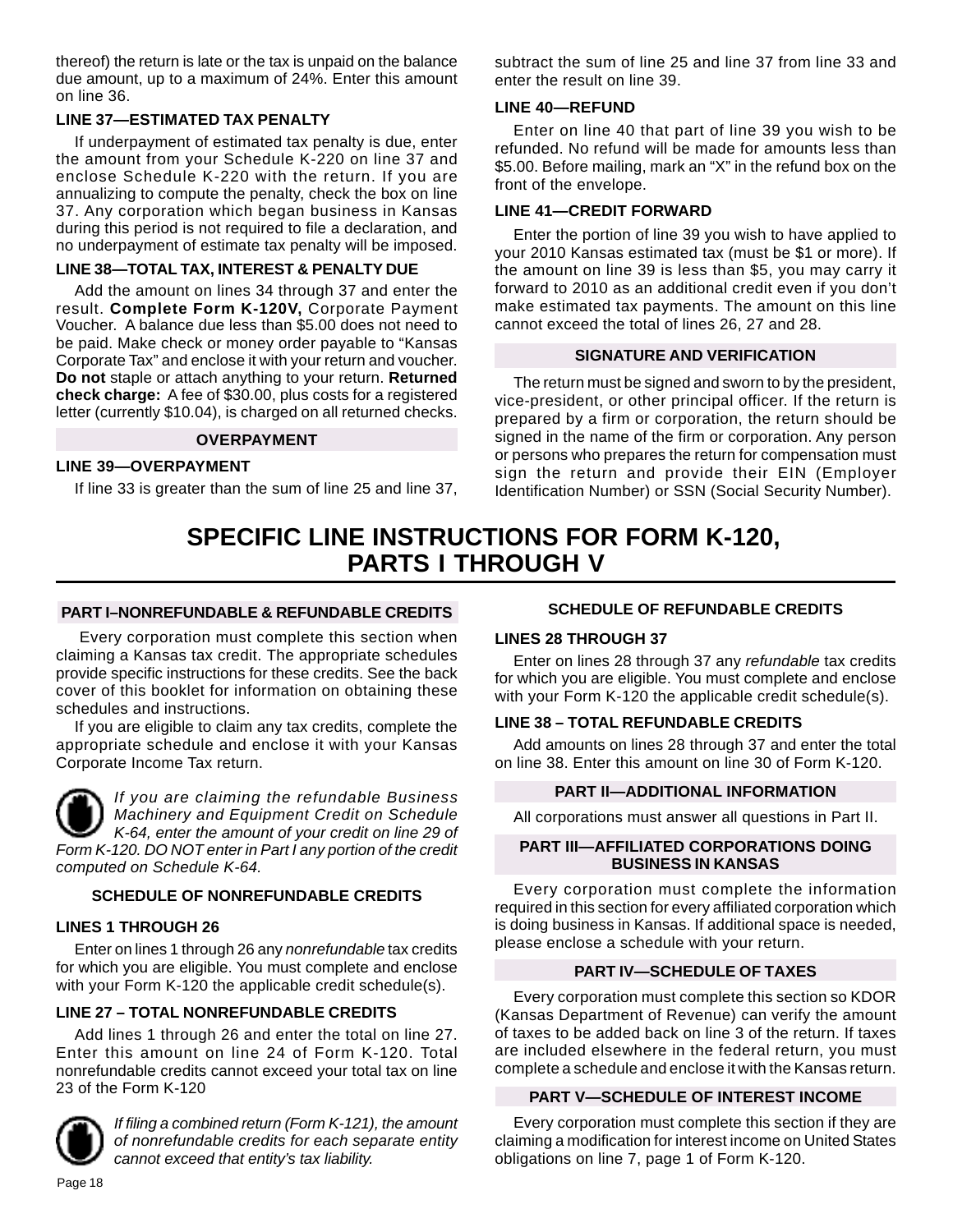You must complete and enclose Parts VI, VII, & VIII, of Form K-120AS with your Kansas return if the corporation is doing business within and outside of Kansas and utilizing the apportionment formula to determine Kansas income.

#### **PART VI—APPORTIONMENT FORMULA**

Part VI is to be used by corporations which derive income from sources both within and without Kansas for the purpose of allocating and apportioning income. All business income is apportionable to Kansas by one of the following methods:

- The majority of corporations will multiply business income by a fraction, the numerator of which is the property factor plus the payroll factor plus the sales factor, and the denominator of which is three.
- Railroads will multiply business income by a fraction, the numerator of which is the freight car miles in this state and the denominator of which is the freight car miles everywhere.
- Interstate motor carriers will multiply business income by a fraction, the numerator of which is the total number of miles operated in this state and the denominator of which is the total number of miles operated everywhere.
- A qualifying taxpayer may elect to multiply business income by a fraction, the numerator of which is the property factor plus the sales factor, and the denominator of which is two. A qualifying taxpayer is any taxpayer whose payroll factor for a taxable year exceeds 200% of the average of the property factor and the sales factor. For additional information relating to this method and to determine if you are qualified, you may review K.S.A. 79-3279. If you qualify to use this method you are required to complete, for the first year, the payroll information on Form K-120AS, Part VI, line B *or* Form K-121, Part II, Section 2.
- Single Factor Apportionment all years beginning after 12/31/01, and at the election of the taxpayer made at the time of filing of the original return, the qualifying business income of any investment funds service corporation organized as a corporation or S corporation which maintains its primary headquarters and operations or is a branch facility that employs at least 100 individuals on a full-time equivalent basis in this state and has any investment company fund shareholders residenced in this state shall be apportioned to this state as provided in this subsection, as follows:

By multiplying the investment funds service corporation's qualifying business income from administration, distribution and management services provided to each investment company by a fraction, the numerator of which shall be the average of the number of shares owned by the investment company's fund shareholders residenced in this state at the beginning of and at the end of the investment company's taxable year that ends with or within the investment funds service corporation's taxable year, and the denominator of which shall be the average of the number of shares owned by the investment company's fund shareholders everywhere at the beginning of and at the end of the investment company's taxable year that ends with or within the investment funds service corporation's taxable year.

Descriptions of each of the factors in the three-factor formula follow. The laws applicable to these factors are contained in K.S.A. 79-3280 through K.S.A. 79-3287. The applicable regulations are contained in K.A.R. 92-12-84 through K.A.R. 92-12-103. These laws and regulations are the Policy Information Library at: www.ksrevenue.org

**LINE A—Property Factor.** The property factor shall include all real and tangible personal property owned or rented and used during the income year to produce business income. Property used in connection with the production of nonbusiness income shall be excluded from the factor. Property shall be included in the property factor if it is actually used or is available for or capable of being used during the income year for the production of business income. Property used in the production of business income shall remain in the property factor until its permanent withdrawal is established by an identifiable event such as its sale or conversion to the production of nonbusiness income.

The numerator of the property factor shall include the average value of the taxpayer's real and tangible personal property owned and used in Kansas during the income year for the production of income, plus the value of rented real and tangible personal property so used. Property owned by the taxpayer in transit between locations of the taxpayer shall be considered to be at the destination for purposes of the property factor. Property in transit between a buyer and seller which is included by a taxpayer in the denominator of its property factor in accordance with its regular accounting practices shall be included in the numerator according to the state of destination. The value of mobile or movable property, such as construction equipment, trucks and/or leased electronic equipment which are located within and without Kansas during the income year, shall be determined for purposes of the numerator of the factor on the basis of total time within Kansas during the income year. Property owned by the taxpayer shall be valued at its original cost. As a general rule, "original cost" is deemed to be the basis of the property for federal income tax purposes at the time of acquisition by the taxpayer and adjusted by subsequent capital additions or improvements thereto and partial disposition thereof, by reason of sale, exchange, abandonment, etc. Property rented by the taxpayer is valued at eight times the net annual rental rate. As a general rule, the average value of property owned by the taxpayer shall be determined by averaging the values at the beginning and ending of the income year. However, the Director of Taxation may require or allow averaging by monthly values if such method of averaging is required to properly reflect the average value of the taxpayer's property for the income year.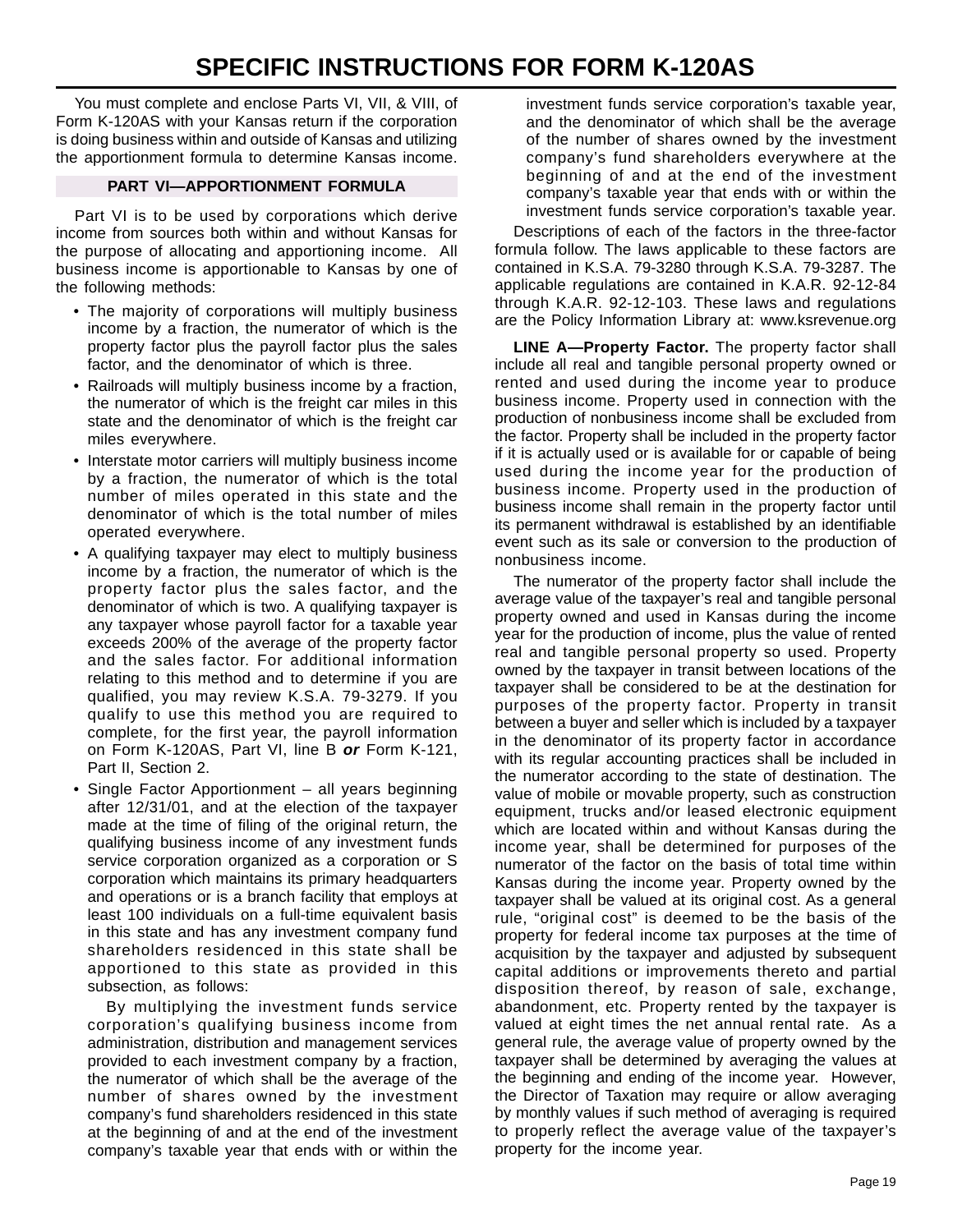**LINE B—Payroll Factor.** The payroll factor shall include the total amount paid by the taxpayer for compensation during the tax period. The total amount "paid" to the employees is determined upon the basis of the taxpayer's accounting method. If the taxpayer has adopted the accrual method of accounting, all compensation properly accrued shall be deemed to have been paid. Notwithstanding the taxpayer's method of accounting, at the election of the taxpayer, compensation paid to employees may be included in the payroll factor by use of the cash method if the taxpayer is required to report such compensation under such method for unemployment compensation purposes. The term "compensation" means wages, salaries, commissions and any other form of remuneration paid to employees for personal services. Payments made to an independent contractor or any other person not properly classifiable as an employee are excluded. Only amounts paid directly to employees are included in the payroll factor. The compensation of any employee on account of activities which are connected with the production of nonbusiness income shall be excluded from the factor. The denominator of the payroll factor is the total compensation paid everywhere during the income year.

The numerator of the payroll factor is the total amount paid in Kansas during the income year by the taxpayer for compensation. Compensation is paid in Kansas if any one of the following tests, applied consecutively, are met: (a) The employee's service is performed entirely within Kansas; (b) The employee's service is performed both inside and outside of Kansas, but the service performed without this State is "incidental" to the employee's service in Kansas (the word "incidental" means any service which is temporary or transitory in nature, or which is rendered in connection with an isolated transaction); (c) If the employee's services are performed both inside and outside of Kansas, the employee's compensation will be attributed to Kansas if: (1) the employee's base of operations is in Kansas; or (2) there is no base of operations in any state in which some part of the service is performed, but the place from which the service is directed or controlled is in Kansas; or (3) the base of operations or the place from which the service is directed or controlled is not in any state in which some part of the service is performed, but the employee's residence is in Kansas. The term "base of operation" is the place from where employees begin work and to which they customarily return in order to receive instructions from the taxpayer or communications from his customers or other persons, or to replenish stock or other materials, repair equipment, or perform any other functions necessary to the exercise of their trade or profession at some other point or points.

**LINE C—Sales Factor.** For purposes of the sales factor of the apportionment formula, the term "sales" means all gross receipts derived by the taxpayer from transactions and activity in the regular course of such trade or business. The following are rules for determining "sales" in various situations:

 In the case of a taxpayer engaged in manufacturing and selling or purchasing and reselling goods or products, "sales" includes all gross receipts from the sales of such goods or products (or other property of

a kind which would properly be included in the inventory of the taxpayer if on hand at the close of the income year) held by the taxpayer primarily for sale to customers in the ordinary course of its trade or business. "Gross receipts" for this purpose means gross sales, less returns and allowances, and includes all interest income, service charges, carrying charges, or time-price differential charges incidental to such sales. Federal and state excise taxes (including sales taxes) shall be included as part of such receipts if such taxes are passed on to the buyer or included as part of the selling price of the product.

- In the case of cost plus fixed fee contracts, such as the operation of a government-owned plant for a fee, "sale" includes the entire reimbursed cost, plus the fee.
- In the case of a taxpayer engaged in providing services, such as the operation of an advertising agency, or the performance of equipment service contracts, or research and development contracts, "sales" includes the gross receipts from the performance of such services, including fees, commissions, and similar items.
- In the case of a taxpayer engaged in renting real or tangible property, "sales" includes the gross receipts from the rental, lease, or licensing the use of the property.
- $\blacksquare$  In the case of a taxpayer engaged in the disposition of non-inventory assets and property used or purchased in the regular course of business, "sales" includes the capital gain or ordinary gain realized from such disposition. The term "sales" does not include the return of capital or recovery of basis with respect to non-inventory capital assets.
- **For all taxable years beginning after December 31,** 2007, in the case of sales of intangible business assets, only the net gains from the sale shall be included in the sales factor.

The numerator of the sales factor shall include gross receipts attributable to Kansas and derived by the taxpayer from transactions and activity in the regular course of its trade or business. All interest income, service charges, carrying charges, or time-priced differential charges incidental to such gross receipts shall be included regardless of the place where the accounting records are maintained or the location of the contract or other evidence of indebtedness.

#### **Sale of Tangible Personal Property in this State**

- Gross receipts from sales of tangible personal property (except sales to the United States Government) are in this state if:
	- the property is delivered or shipped to a purchaser within this state regardless of the f.o.b. point or other conditions of sale;
	- the property is shipped from an office, store, warehouse, factory, or other place of storage in this state and the taxpayer is not taxable in the state of the purchaser.
- Property shall be deemed to be delivered or shipped to a purchaser within this state if the recipient is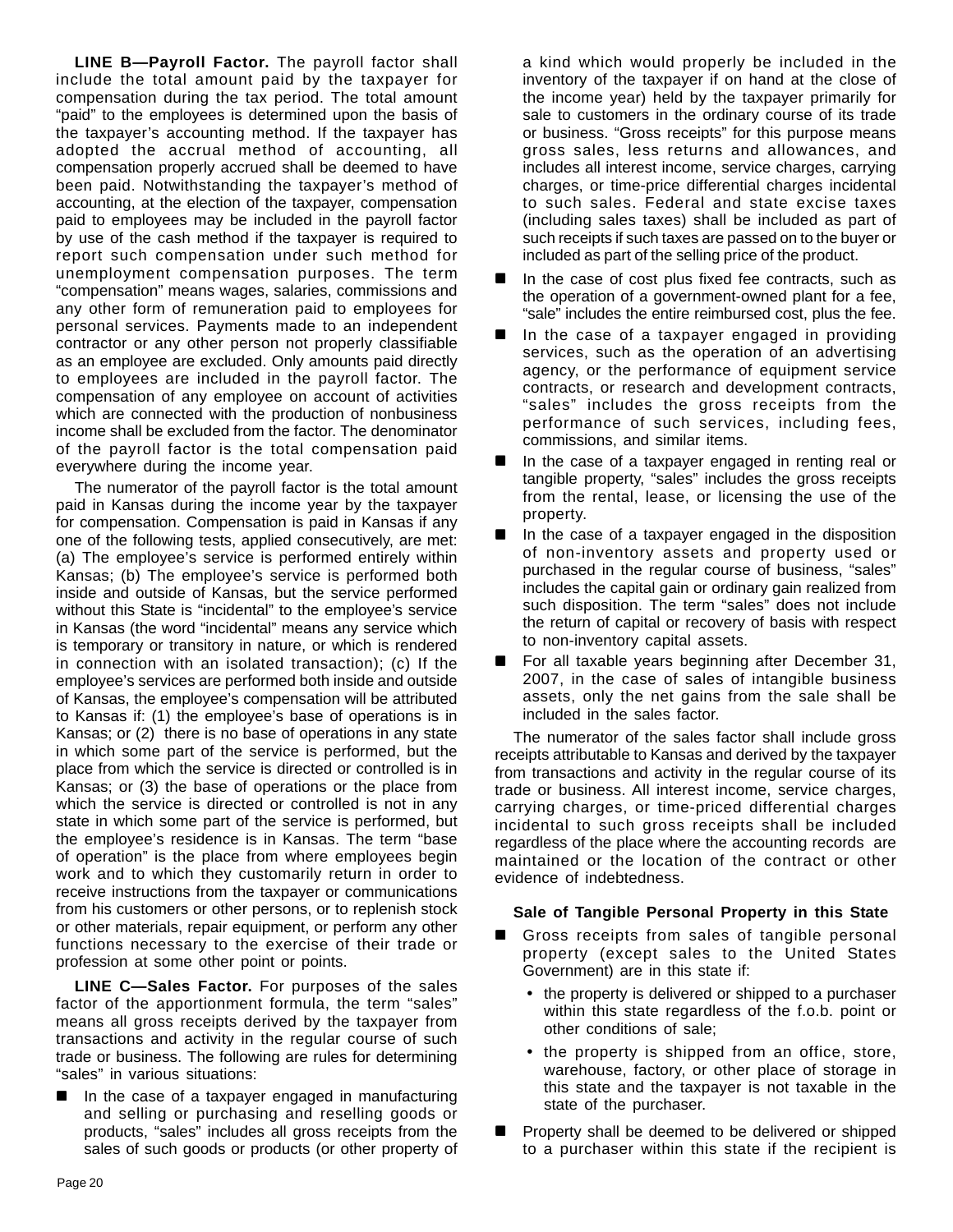located in this state, even though the property is ordered from outside this state.

- Property is delivered or shipped to a purchaser within this state if the shipment terminates in this state, even though the property is subsequently transferred by the purchaser to another state.
- The term "purchaser within this state" shall include the ultimate recipient of the property if the taxpayer in this state, at the designation of the purchaser, delivers to or has the property shipped to the ultimate recipient within this state.
- When property being shipped by a seller from the state of origin to a consignee in another state is diverted while enroute to a purchaser in this state, the sales are in this state.
- If a taxpayer whose salesman operates from an office located in this state makes a sale to a purchaser in another state in which the taxpayer is not taxable and the property is shipped directly by a third party to the purchaser, the following rules apply:
	- if the taxpayer is taxable in the state from which the third party ships the property, then the sale is in such state;
	- if the taxpayer is not taxable in the state from which the property is shipped, then the sale is in this state.

**Sales to the United States Government:** Gross receipts from the sales of tangible personal property to the United States Government are to be included in Kansas if the property is shipped from an office, store, warehouse, factory, or other place of storage in this state. Only sales for which the United States Government makes direct payment to the seller pursuant to the terms of its contract constitute sales to the United States Government. Thus, as a general rule, sales by a subcontractor to the prime contractor, the party to the contract with the United States Government, does not constitute sales to the United States Government.

**Sales Other Than Sales of Tangible Personal Property:** K.S.A. 79-3287 provides for the inclusion in the numerator of the sales factor of gross receipts from transactions other than sales of tangible personal property (including transactions with the United States Government). Under this section gross receipts are attributed to Kansas if the income-producing activity which gave rise to the receipts is performed within Kansas or if property producing the receipts is located within Kansas.

Gross receipts are attributed to Kansas if, with respect to a single item of income, the income-producing activity is performed within and without Kansas but the greater proportion of the income-producing activity is performed in Kansas, based on costs of performance. In cases where services are performed partly within and partly without Kansas, the services performed in each state will usually constitute a separate income-producing activity; in such case, the gross receipts for the performance of services attributable to Kansas shall be measured by the ratio which the time spent in performing such services in this state bears to the total time spent in performing such services everywhere. Time spent in performing services

includes the amount of time expended in the performance of a contract or other obligation which gives rise to such gross receipts. Personal service not directly connected with the performance of the contract or other obligation, such as time expended in negotiating the contract, is excluded from the computation.

**LINE D(1)—TOTAL PERCENT.** If you are utilizing the three-factor formula to apportion income to Kansas, add lines A, B and C.

**LINE D(2)—TOTAL PERCENT.** If you are qualified and are utilizing the elective two-factor formula to apportion income to Kansas, add lines A and C.

**LINE E—AVERAGE PERCENT.** Divide line D(1) or D(2), whichever is applicable, by the number of factors used in the formula. For instance, if you are using the three-factor formula and the corporation does not have payroll anywhere, divide by 2.

#### **Consistency in Reporting**

 In completing Form K-120, K-120AS and K-121, if, with respect to prior tax years and to filing other states' tax returns, the taxpayer departs from or modifies the manner in which income has been classified as business income from nonbusiness income, in valuing property or of excluding or including property in the property factor, in the treatment of compensation paid in the payroll factor, or in excluding or including gross receipts in the sales factor, the taxpayer shall disclose by separate enclosed schedule the nature and extent of the variance or modification. Only inconsistencies in the denominators of the property, payroll, and sales factors which materially affect the amount of business income apportioned to Kansas need to be disclosed. Inconsistencies in the determination of nonbusiness income and in the denominators of the factors due to a difference in state laws or regulations must be identified by that state's statute or regulation section number and shown on the separate schedule. The amount of each inconsistency by state is to be shown.

When a taxpayer makes sales of tangible personal property which are shipped from Kansas and assigned to a state in which the taxpayer does not file a return or report, the taxpayer shall identify the state to which the property is shipped, report the total amount of sales assigned to such state, and furnish the facts upon which the taxpayer relies as establishing jurisdiction to tax by such state.

#### **PART VII—ADDITIONAL INFORMATION**

All corporations must answer all questions.

#### **PART VIII—AFFILIATED CORPORATION INFORMATION**

All corporations must complete this section and indicate which of the affiliated corporations have property or payroll or sales in either the "total company" factors or the "within Kansas" factors of the apportionment formula on Part VI of the return.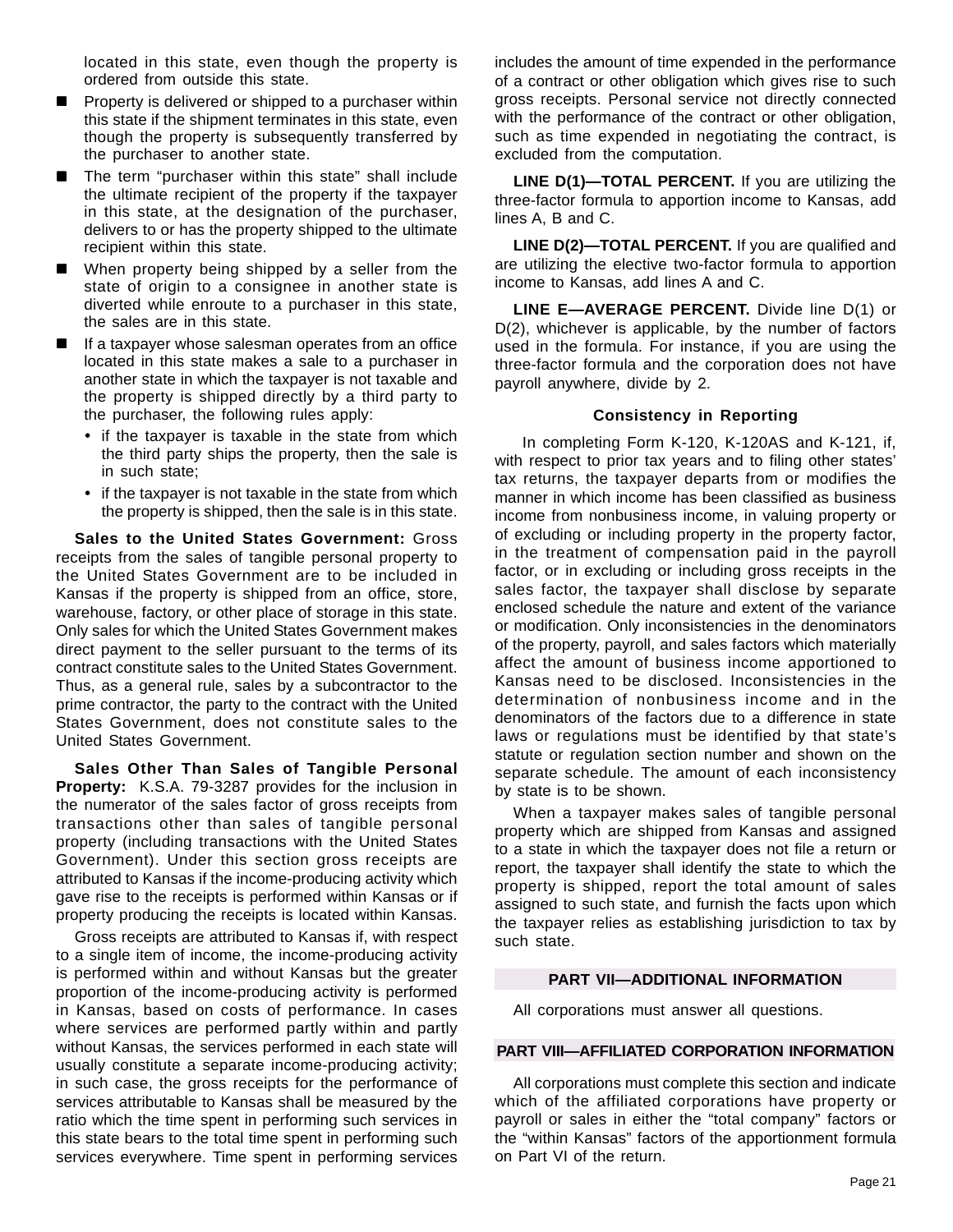

## **K-121 KANSAS COMBINED INCOME METHOD OF REPORTING**

For the taxable year beginning \_\_\_\_\_\_\_\_\_\_\_\_\_\_\_\_\_\_\_\_\_\_\_ 20\_\_\_\_\_\_\_, ending \_\_\_\_\_\_\_\_\_\_\_\_\_\_\_\_\_\_\_\_\_\_\_\_, 20\_\_\_\_\_\_

Name As Shown on Form K-120 **Employer Identification Number (EIN)** Employer Identification Number (EIN)

#### **PART I KANSAS COMBINED NET INCOME**

| Enter separate corporate names and federal<br>identification numbers |                                                                         | Corporation A | Corporation B | Eliminations<br>(Explain Below) | Combined Income |
|----------------------------------------------------------------------|-------------------------------------------------------------------------|---------------|---------------|---------------------------------|-----------------|
|                                                                      |                                                                         |               |               |                                 |                 |
|                                                                      |                                                                         |               |               |                                 |                 |
|                                                                      |                                                                         |               |               |                                 |                 |
|                                                                      |                                                                         |               |               |                                 |                 |
|                                                                      |                                                                         |               |               |                                 |                 |
|                                                                      | 3. Taxes on or measured by income or fees or payments in lieu of        |               |               |                                 |                 |
|                                                                      |                                                                         |               |               |                                 |                 |
|                                                                      |                                                                         |               |               |                                 |                 |
|                                                                      | 5. Other additions to federal taxable income (Enclose schedule)         |               |               |                                 |                 |
|                                                                      |                                                                         |               |               |                                 |                 |
|                                                                      |                                                                         |               |               |                                 |                 |
|                                                                      | 8. IRC Section 78 and 80% of foreign dividends (Enclose schedule)       |               |               |                                 |                 |
|                                                                      | 9. Other subtractions from federal taxable income (Enclose schedule)    |               |               |                                 |                 |
|                                                                      |                                                                         |               |               |                                 |                 |
|                                                                      | 11. Net income before apportionment (Subtract line 10 from line 6).     |               |               |                                 |                 |
|                                                                      | 12. Nonbusiness income-Total company (Enclose schedule)                 |               |               |                                 |                 |
|                                                                      | 13. Apportionable business income (Subtract line 12 from line 11)       |               |               |                                 |                 |
|                                                                      |                                                                         |               |               |                                 |                 |
|                                                                      | 15. Amount to Kansas (Line 14, Corp. A & B multiplied by line 13        |               |               |                                 |                 |
|                                                                      |                                                                         |               |               |                                 |                 |
|                                                                      | 16. Nonbusiness income-Kansas (Enclose schedule)                        |               |               |                                 |                 |
|                                                                      |                                                                         |               |               |                                 |                 |
|                                                                      | 18. Kansas net operating loss deduction (Enclose schedule)              |               |               |                                 |                 |
|                                                                      | 19. Combined report income (Subtract line 18 from line 17, enter on     |               |               |                                 |                 |
|                                                                      |                                                                         |               |               |                                 |                 |
|                                                                      |                                                                         |               |               |                                 |                 |
|                                                                      | 21. Surtax (3.05% of amount on line 19 in excess of \$50,000)           |               |               |                                 |                 |
|                                                                      | 22. Total tax (Add lines 20 & 21, enter on line 23, page 2, Form K-120) |               |               |                                 |                 |

**EXPLANATION OF ELIMINATIONS:** 

**ENCLOSE A COPY OF FEDERAL FORM 851 WITH THIS SCHEDULE**

**(Any corporation filing using the combined income method with more than one entity doing business in Kansas may file one Kansas return reporting the total Kansas combined income and tax on that return.)**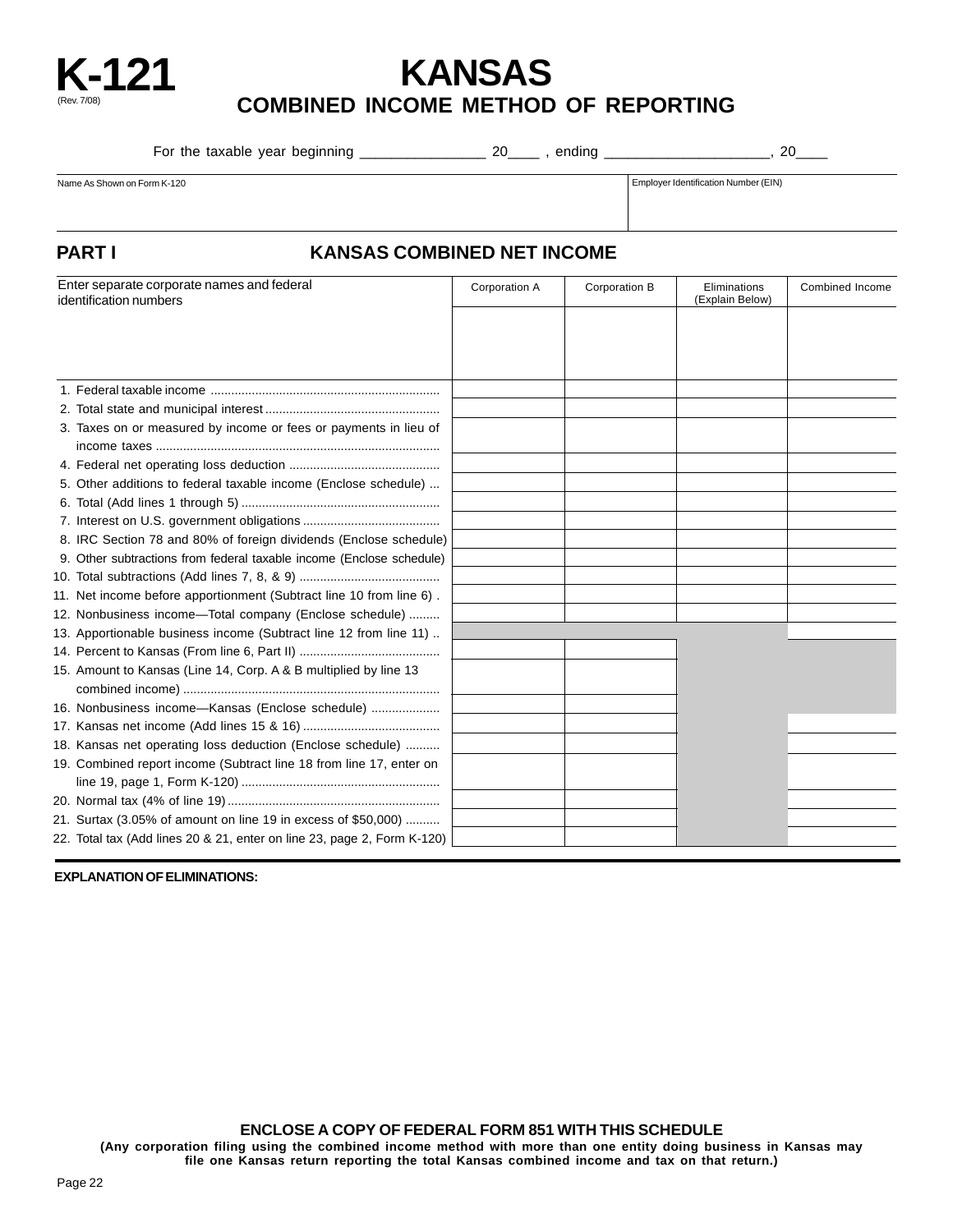(Form K-121)

### **PART II APPORTIONMENT FORMULA**

|                                                                                                                       | Corporation A |             |                                                         | Corporation B |              | Total       | Percent  |
|-----------------------------------------------------------------------------------------------------------------------|---------------|-------------|---------------------------------------------------------|---------------|--------------|-------------|----------|
|                                                                                                                       | Within Kansas |             |                                                         | Within Kansas |              | Company     | Within   |
| 1a. Value of owned real and tangible personal                                                                         | Beg. of Year  | End of Year | Beg. of Year                                            | End of Year   | Beg. of Year | End of Year | Kansas   |
| property used in the business at original cost.                                                                       |               |             |                                                         |               |              |             |          |
|                                                                                                                       |               |             |                                                         |               |              |             |          |
|                                                                                                                       |               |             |                                                         |               |              |             |          |
|                                                                                                                       |               |             |                                                         |               |              |             |          |
| Other Tangible Assets (Enclose schedule)                                                                              |               |             |                                                         |               |              |             |          |
| Less: Construction in Progress                                                                                        |               |             |                                                         |               |              |             |          |
|                                                                                                                       |               |             |                                                         |               |              |             |          |
| Average Owned Property (Beg. + End $\div$ 2)                                                                          |               |             |                                                         |               |              |             |          |
| 1b. Net annual rental property. Multiplied by 8                                                                       |               |             |                                                         |               |              |             |          |
|                                                                                                                       |               |             |                                                         |               |              |             |          |
|                                                                                                                       |               |             |                                                         |               |              |             |          |
| Percentage: Corporation A (Divide Corp. A by Total Co.)                                                               |               |             |                                                         |               |              |             | 1A       |
| Percentage: Corporation B (Divide Crop. B by Total Co.)                                                               |               |             |                                                         |               |              |             |          |
|                                                                                                                       |               |             |                                                         |               |              |             | 1B       |
| 2. Wages, salaries, commissions and other compensation of<br>employees related to business income included in return. |               |             |                                                         |               |              |             |          |
|                                                                                                                       |               |             |                                                         |               |              |             |          |
|                                                                                                                       |               |             |                                                         |               |              |             |          |
| Percentage: Corporation A (Divide Corp. A by Total Co.)                                                               |               |             |                                                         |               |              |             |          |
|                                                                                                                       |               |             |                                                         |               |              |             | 2A       |
| Percentage: Corporation B (Divide Corp. B by Total Co.)                                                               |               |             |                                                         |               |              |             | 2B       |
| 3. Sales (Gross receipts, less returns and allowances)                                                                |               |             |                                                         |               |              |             |          |
| a. Sales delivered or shipped to purchasers in Kansas:                                                                |               |             |                                                         |               |              |             |          |
|                                                                                                                       |               |             |                                                         |               |              |             |          |
|                                                                                                                       |               |             |                                                         |               |              |             |          |
| b. Sales shipped from Kansas to:                                                                                      |               |             |                                                         |               |              |             |          |
|                                                                                                                       |               |             |                                                         |               |              |             |          |
| (2) Purchasers in a state where the taxpayer would not be                                                             |               |             |                                                         |               |              |             |          |
| taxable (e.g., under Public Law 86-272)                                                                               |               |             |                                                         |               |              |             |          |
|                                                                                                                       |               |             |                                                         |               |              |             |          |
|                                                                                                                       |               |             |                                                         |               |              |             |          |
|                                                                                                                       |               |             |                                                         |               |              |             |          |
|                                                                                                                       |               |             |                                                         |               |              |             |          |
|                                                                                                                       |               |             |                                                         |               |              |             |          |
|                                                                                                                       |               |             |                                                         |               |              |             |          |
|                                                                                                                       |               |             |                                                         |               |              |             |          |
|                                                                                                                       |               |             |                                                         |               |              |             |          |
|                                                                                                                       |               |             |                                                         |               |              |             |          |
| Percentage: Corporation A (Divide Corp. A by Total Co.)<br>Percentage: Corporation B (Divide Corp. B by Total Co.)    |               |             |                                                         |               |              |             | 3A<br>3B |
| 4. Total Percent: Corporation A (Add lines 1A, 2A, & 3A)                                                              |               |             |                                                         |               |              |             | 4A       |
| Corporation B (Add lines 1B, 2B, & 3B)                                                                                |               |             | If utilizing three factor formula                       |               |              |             | 4B       |
| 5. Total Percent: Corporation A (Add lines 1A & 3A)                                                                   |               |             |                                                         |               |              |             | 5A       |
| Corporation B (Add lines 1B & 3B)                                                                                     |               |             | If qualified and utilizing two factor formula           |               |              |             | 5B       |
| 6. Average Percent: Corporation A (To Line 14, Part I, Page 1)                                                        |               |             |                                                         |               |              |             | 6A       |
| Corporation B (To Line 14, Part I, Page 1)                                                                            |               |             | Average percent of line 4 or 5, whichever is applicable |               |              |             | 6B       |